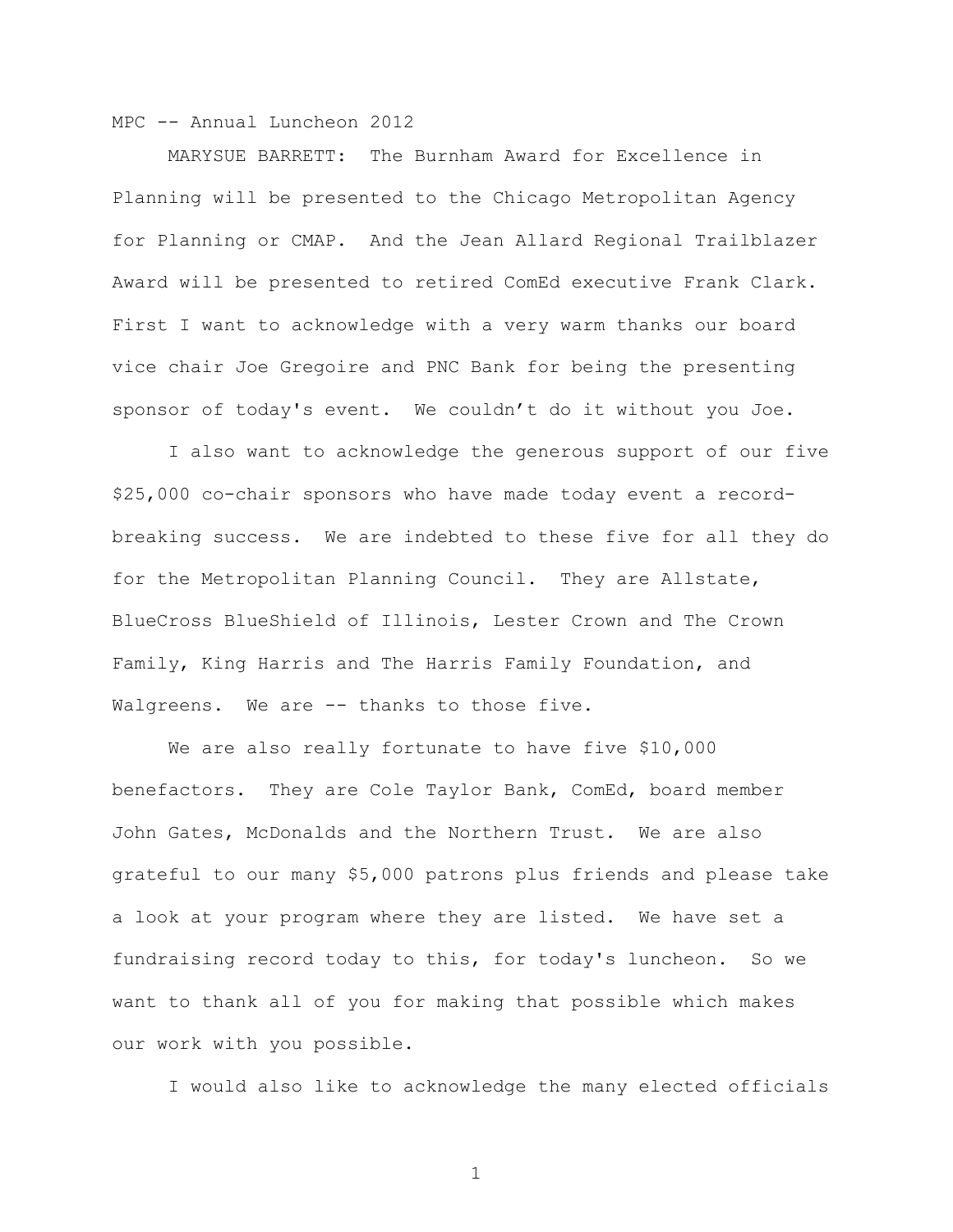in the audience who are here today. We're going to scroll their names up on the screen, screens all around the room and please take a look. These folks representing local, metropolitan, state and federal elected officials are our partners and without them we couldn't do our work. Please let's give them a warm round of applause.

Now I'm pleased to introduce Dr. Byron Brazier. He is pastor of the Apostolic Church of God and an MPC board member. Byron Brazier joined the leadership of the Apostolic Church of God back in 1995 when he became its general administrator. He became assistant pastor a few years later. Then, in 2008, when his visionary father, Arthur M. Brazier retired, he was named pastor. Complementing his strong commitment to his ministry Dr. Brazier is deeply involved in improving life for all of us Chicagoans.

In addition to MPC's board of governors, he serves on the executive board of the McCormick Theological Seminary and Chicago's Public Building Commission. He is also the founding chair of the Network of Woodlawn. Thank you, Dr. Brazier, for your inspiration to begin our meeting today.

BYRON BRAZIER: Thank you MarySue. At this time, shall we pray. Dear heavenly father, to you who is the creator and the sustainer of all that exist. The one that lights our path and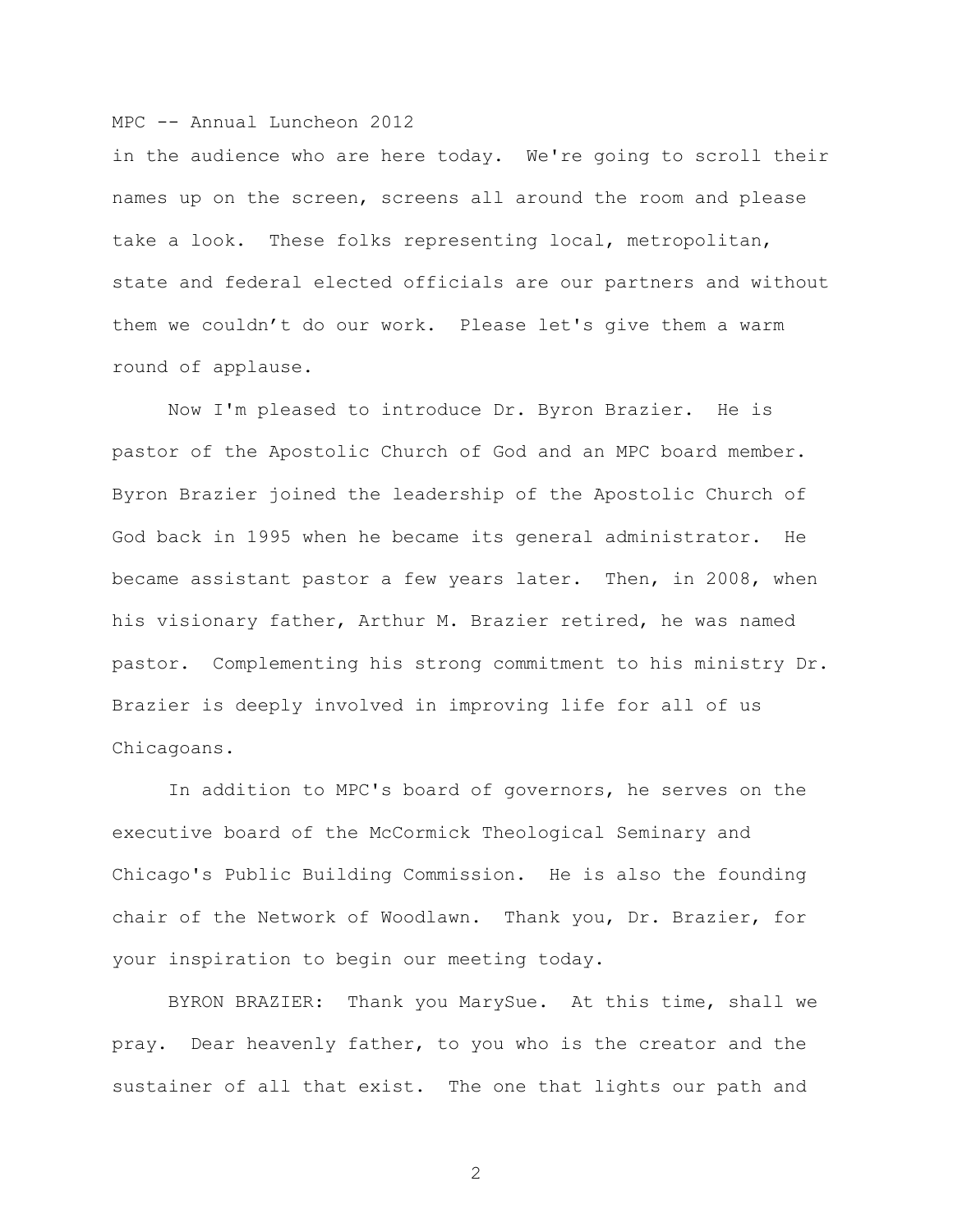the one that had been faithful and has provided us the grace and the mercy that maybe we do not deserve. We give thanks today for those who have come in the unity and to share one with another our understanding, our experiences, and our wisdoms with an eye to build a better life and a better vision for those that we represent. Therefore we ask that you provide for us a double portion of your wisdom and understanding as we pursue our missions. And we also ask that you will bless this food that we're about to receive for the nourishment of our bodies. In Jesus name we pray. Amen.

(Lunch Break)

(Begin Burnham Award Video)

MALE SPEAKER 1: Make big plans. Aim high in hope and work. Remembering that a noble logical diagram once recorded will not die.

FEMALE SPEAKER 1: It was this visionary spirit that inspired Burnham to make the ultimate big plan for Chicago in 1909, a plan that has served this booming metropolis for more than 100 years. For the last 24 years the Metropolitan Planning Council has honored his vision through the Burnham Award for Excellence in Planning. Presented every year at MPC's annual luncheon, the Burnham Award celebrates shining examples of provocative, innovative, sensible planning and policy that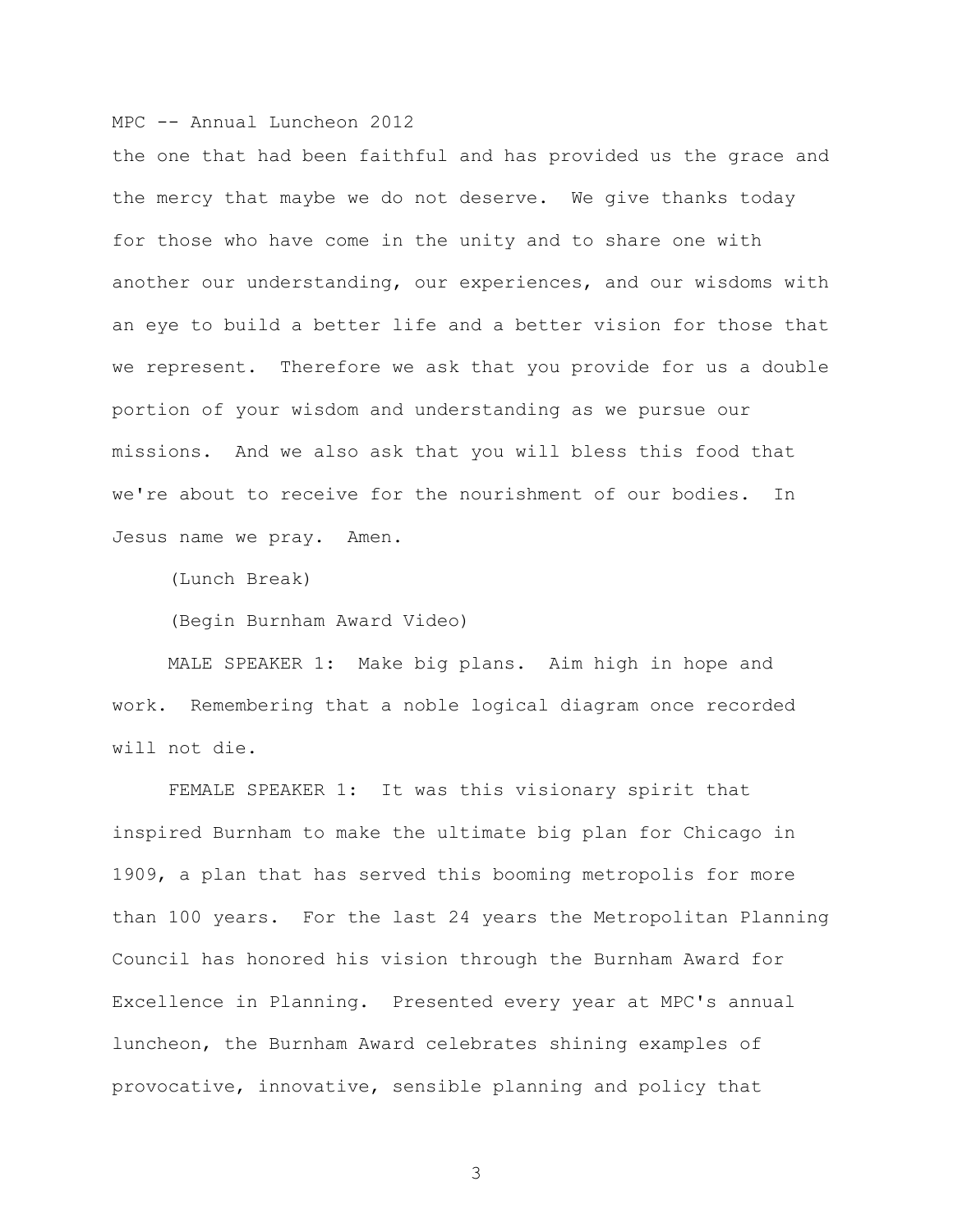MPC -- Annual Luncheon 2012 benefits Chicago land in the long term.

Thus, it is fitting that the recipient of the 2012 Burnham Award is a 21st Centruy incarnation of Burnham's 1909 plan of Chicago. The Metropolitan Planning Council and PNC Bank proudly present this year's Burnham Award to CMAP the Chicago Metropolitan Agency for Planning for GO TO 2040, metropolitan Chicago's first comprehensive long term plan in more than 100 years.

In 2005, the newly formed CMAP set to work on GO TO 2040 with a focus on sustainable regional prosperity. Over five years, CMAP engaged on parallel numbers of individual and or organizational stakeholders from across the seven county regions to create a plan of unprecedented scale and scope. The result is detailed enough to inspire regional momentum yet flexible enough to encourage local action. It provides tangible planning resources to enable each community to maintain its local character while advancing four regional values to build livable communities, to invest in human capital, to promote efficient governance, and to improve regional mobility.

The Metropolitan Planning Council is enthusiastically involved in the plans priorities of water conservation, government reform, infrastructure and mass transit. After the region adopted GO TO 2040 in October 2010, CMAP began the hard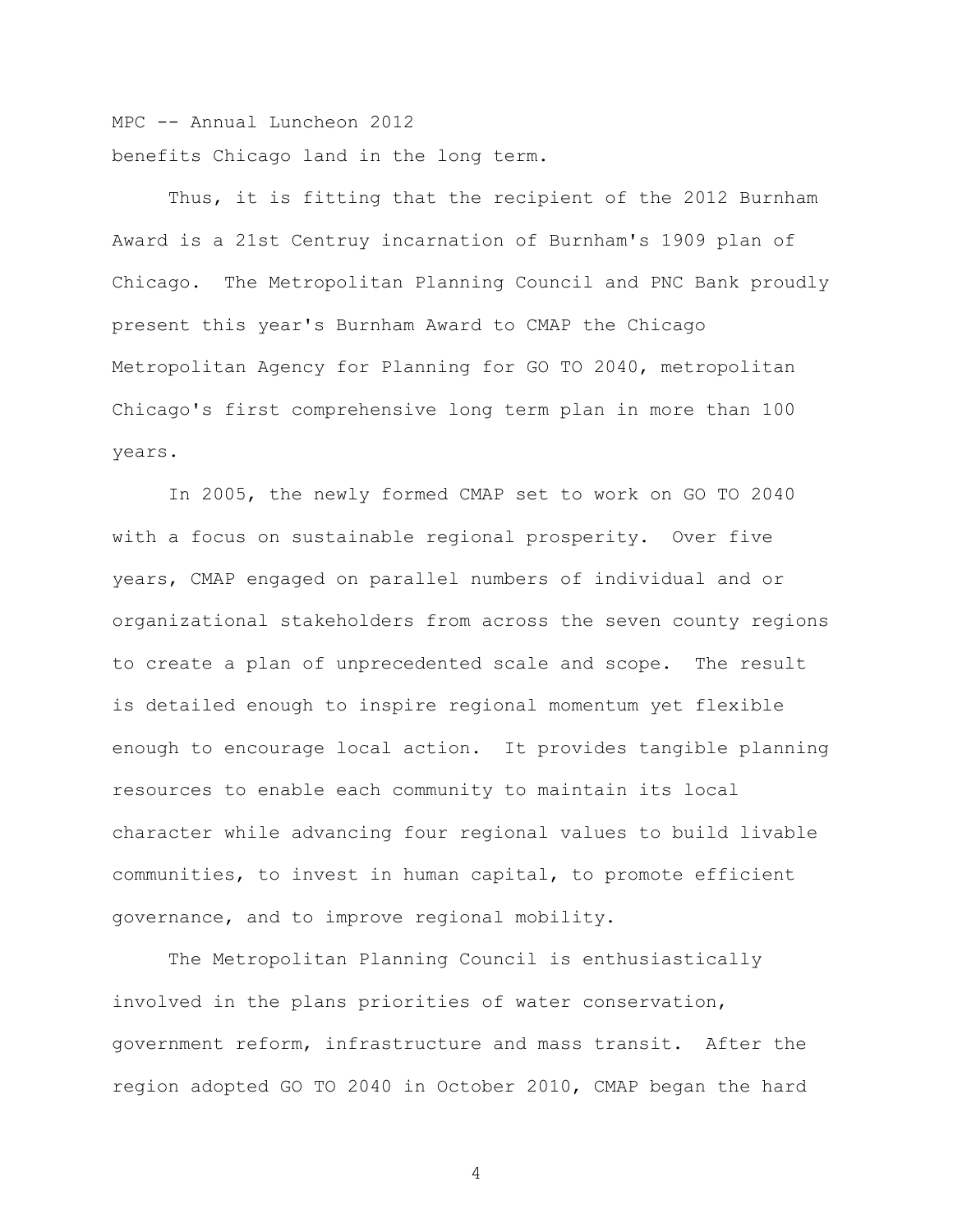work of implementation. The agency leads important research efforts and provides on the ground technical assistance for dozens of local project to advance the goals of GO TO 2040. The outcome is a more economically vibrant and livable region for us all.

MALE SPEAKER 2: A regional speaker like this is important because the decisions we make today impact where we're going to be 30 and 40 years from now.

FEMALE SPEAKER 1: There is an old proverb, without vision people perish. Through GO TO 2040, CMAP has worked with its many partner to create a truly regional vision, a vision that will continue to yield enduring benefits for the people and communities of Chicago land. For keeping Daniel Burnham's great vision alive and propelling it into the future, the Metropolitan Planning Council and PNC Bank are pleased to present CMAP with the 2012 Burnham Award.

(End Burnham Video)

JOE GREGOIRE: Good afternoon. My name is Joe Gregoire and I'm from PNC Bank. And we are very, very excited to be part of this program today. So thank you very, very much for allowing us to be here MarySue and the team. As the regional president, that was not a good move, for PNC Bank, I chair the Burnham Award selection committee and I want to thank the committee for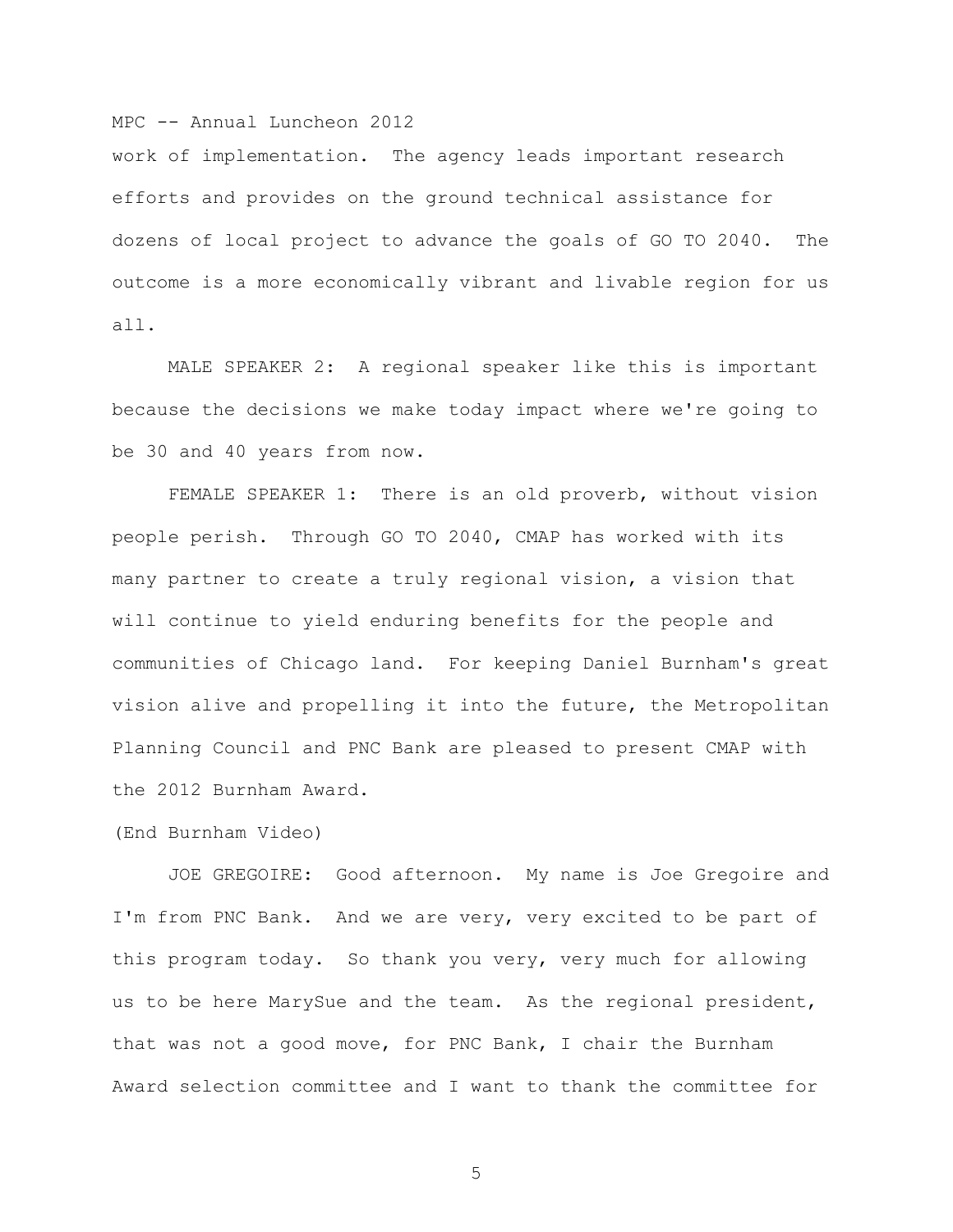their hard work. I think it took us over two hours to select for this award, select the group for this award and Peter Gose [phonetic] did a great job so we want to thank Peter for his leadership in putting this all together.

But here to accept the award for CMAP we really want to congratulate both of you, Executive Director Randy Blankenhorn and Palos Hills mayor Gerald Bennett, congratulations very, very much. Get it out of the box. And there's a check here somewhere. That's really what you want. Congratulations. Let's give them another round of applause.

KING HARRIS: Good afternoon, I'm King Harris chair of the MPC's Board of Governors. I am honored to be presenting the Jean Allard Regional Trailblazer Award to my friend Frank Clark, the recently retired chair and CEO of ComEd. The MPC has long championed independence leadership and regional collaboration. Few people exemplify these principles more than Jean Allard who is President of the MPC between 1991 and 1995 provided outstanding leadership to the organization.

Jean made a career out of breaking new ground for women as a lawyer and in the corporate boardroom as well. She was the first female board member of ComEd. As President of the MPC, Jean heralded the then new concept of regional problem solving. Like Jean, Frank Clark has been a ground breaker. He was the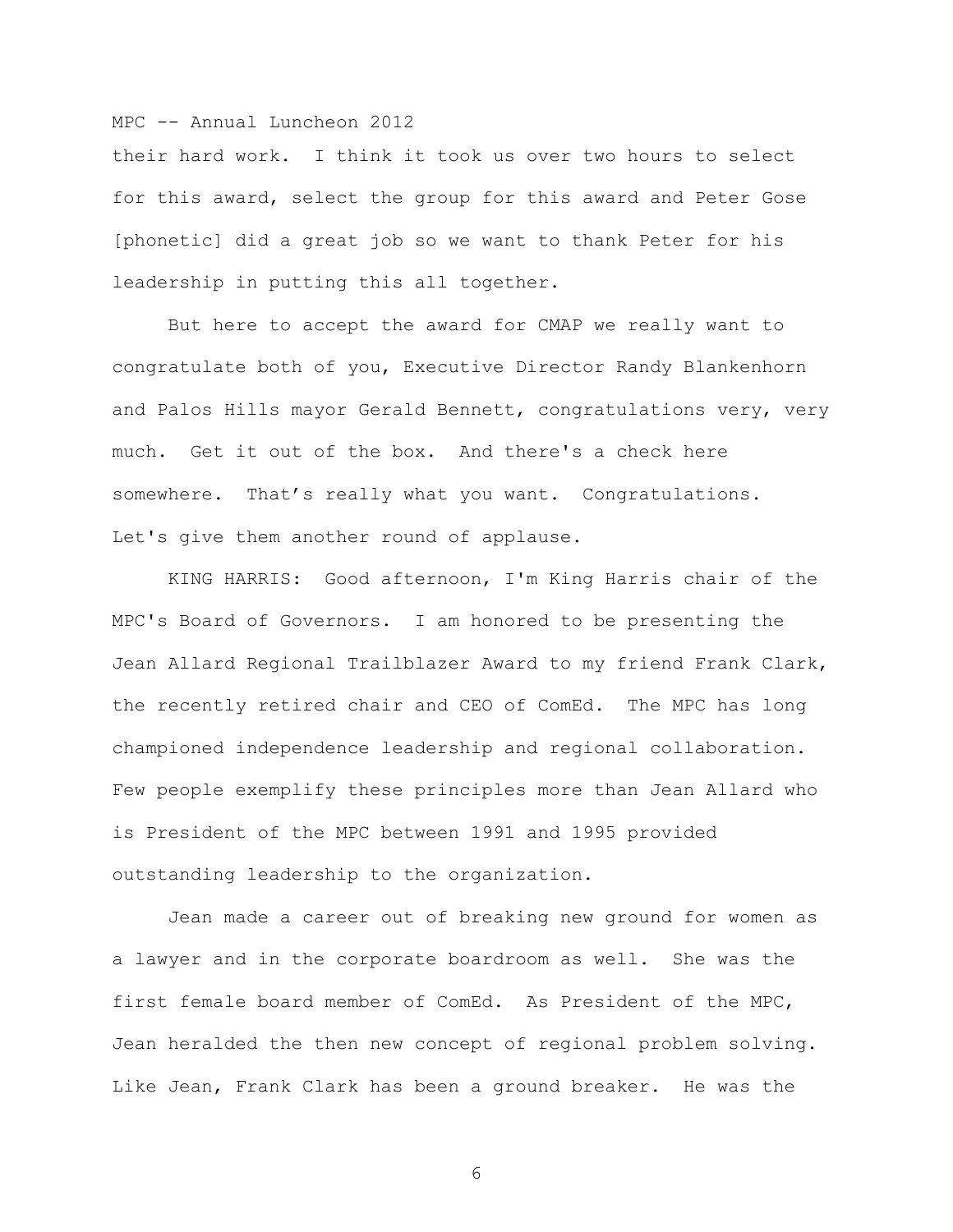first African American CEO of ComEd. And like Jean he shares a steadfast commitment to what's best for Chicago and the entire region.

In 2004, Frank served on a politically charged taskforce that was exploring the merger of the regions land use planning agency with the region's transportation planning agency. There were some like Metropolis 2020 and the Metropolitan Planning Council that believed that separate planning agencies prevented the region from being as effective as it could be without a solid comprehensive guild for its future. Sort of like a ship with two captains and no one steering or both of them trying to steer the ship in different directions.

But there were those who liked the status quo as you might imagine some of those taskforce meetings got quite contentious. Thankfully Frank Clark had a seat at the table. He recognized how much was at stake and he refused to let the taskforce fail. Thanks to him and other members, today we have CMAP which as you've just learned is in command and steering our regional ship toward growth and prosperity.

And one more thing, Frank's commitment to our region is not limited to his support of regional planning. Frank has been active in Chicago's not for profit community for many years and currently serves as Board Chair of the Chicago Community Trust.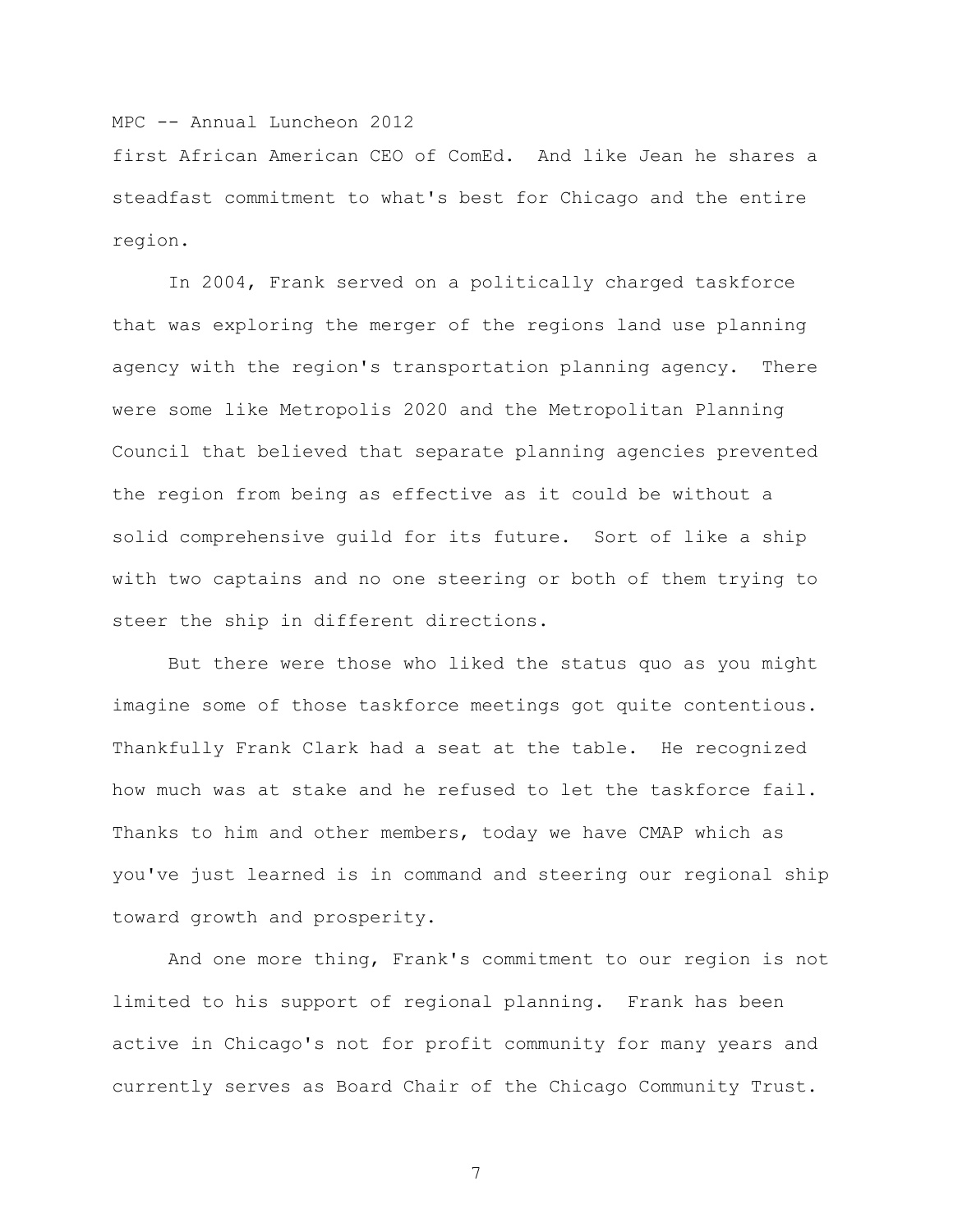Those of us who serve on the Trust Executive Committee have benefited from his leadership and his years of service.

Ladies and gentlemen please join me in recognizing Frank Clark. You are the best, thank you very much.

FRANK CLARK: King, I thank you for that very generous and partly true interdiction. I want to start out by saying I actually knew Jean Allard, knew her well. And everything that has been said about her is absolutely true, doesn't really capture all the wonderful things that great lady stood for. And to have her -- to receive an award in her name really is quite a special honor for me. I might also add that if you look at my bio you'll see that I was head of ComEd a long time and I want to set the record straight. I knew and worked with Jean; I did not know and work with Sam Mitzel [phonetic] and Ty Medicine [phonetic]. I want to make that straight. 'cause occasionally people, I've been asked that I mean kind of seriously. When it comes from kids it okay but every now and then an adult will lean over. And I said and then I'll go look in the mirror and say well it's been a few tough years but I didn't know it was that, I didn't know it was that rough.

I don't know if Jesse Ruiz is still here, I know that Jessie left a very important meeting with the board of education to come over here and make this introduction but he was running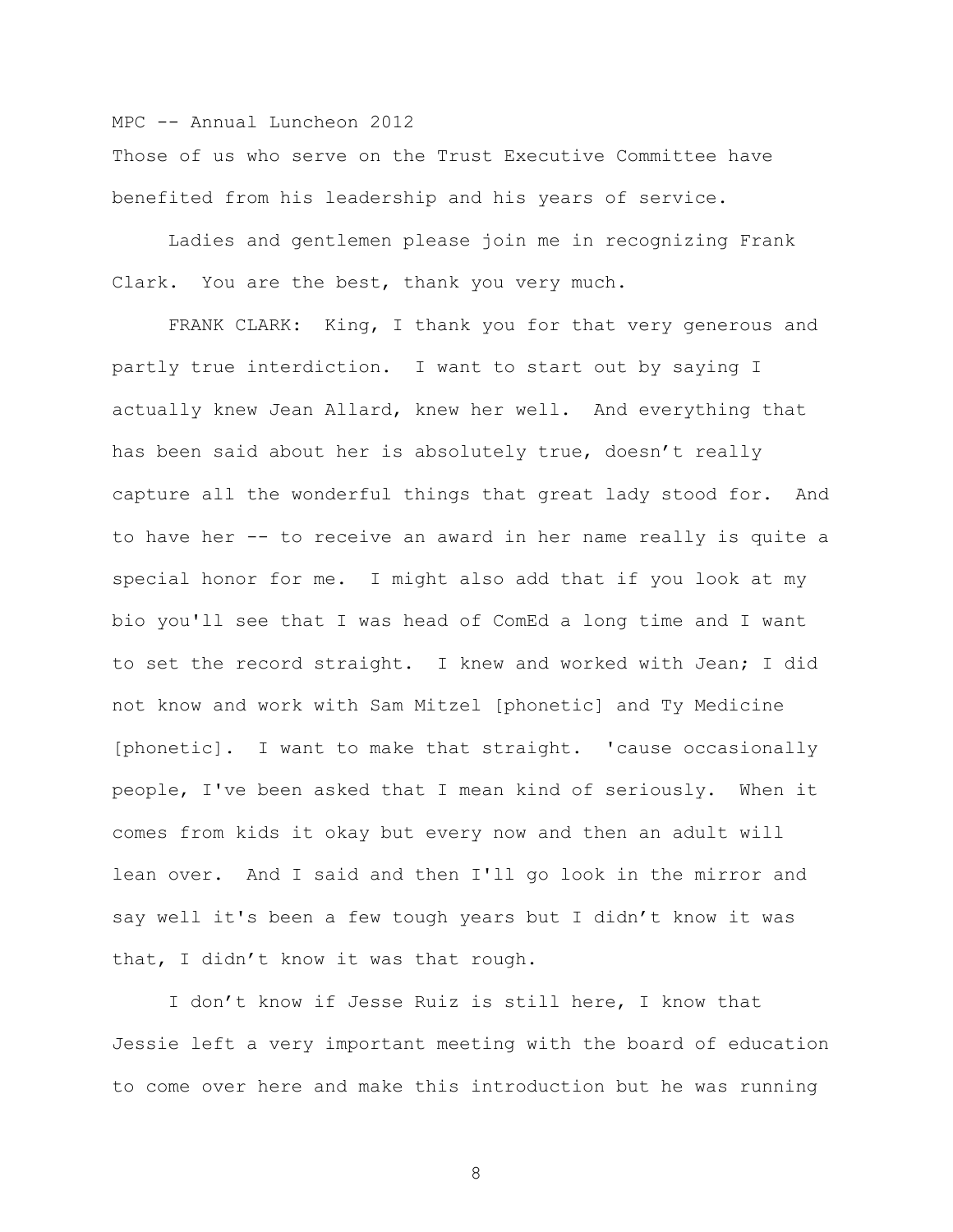late and the program, and the show had to go on and King was gracious enough to come up and do the introduction. So Jessie, if you're still here you didn't come in vain. We appreciate you and I didn't see you so maybe you're already on your way back to the board doing that important work.

Let me just make a few comments. I am a person who was born, raised in Chicago, never lived anyplace else and love this great metropolis. But what was always clear to me particularly in my role as CEO of ComEd is how big this actual region is. You got this great city and, you know, sort of as an anchor but we served over 400 municipalities. I look one day to actually be able to get to Rockford and get to that airport that's out there that was built with the understanding that we build it everybody will come. And then it hasn't happened yet. You need the regional planning. You need people looking at the big picture that includes, you know, the great state of Chicago but so much more. And it is something that I've enjoyed, been a part of, will continue to be a part of.

I think MarySue Barrett the work that she's done and her leadership and the kind of people she has on her board certainly exemplify by King Harris will allow this broad thinking and planning to continue and over time you will see that this area will be even more prosperous place that we all want to live, a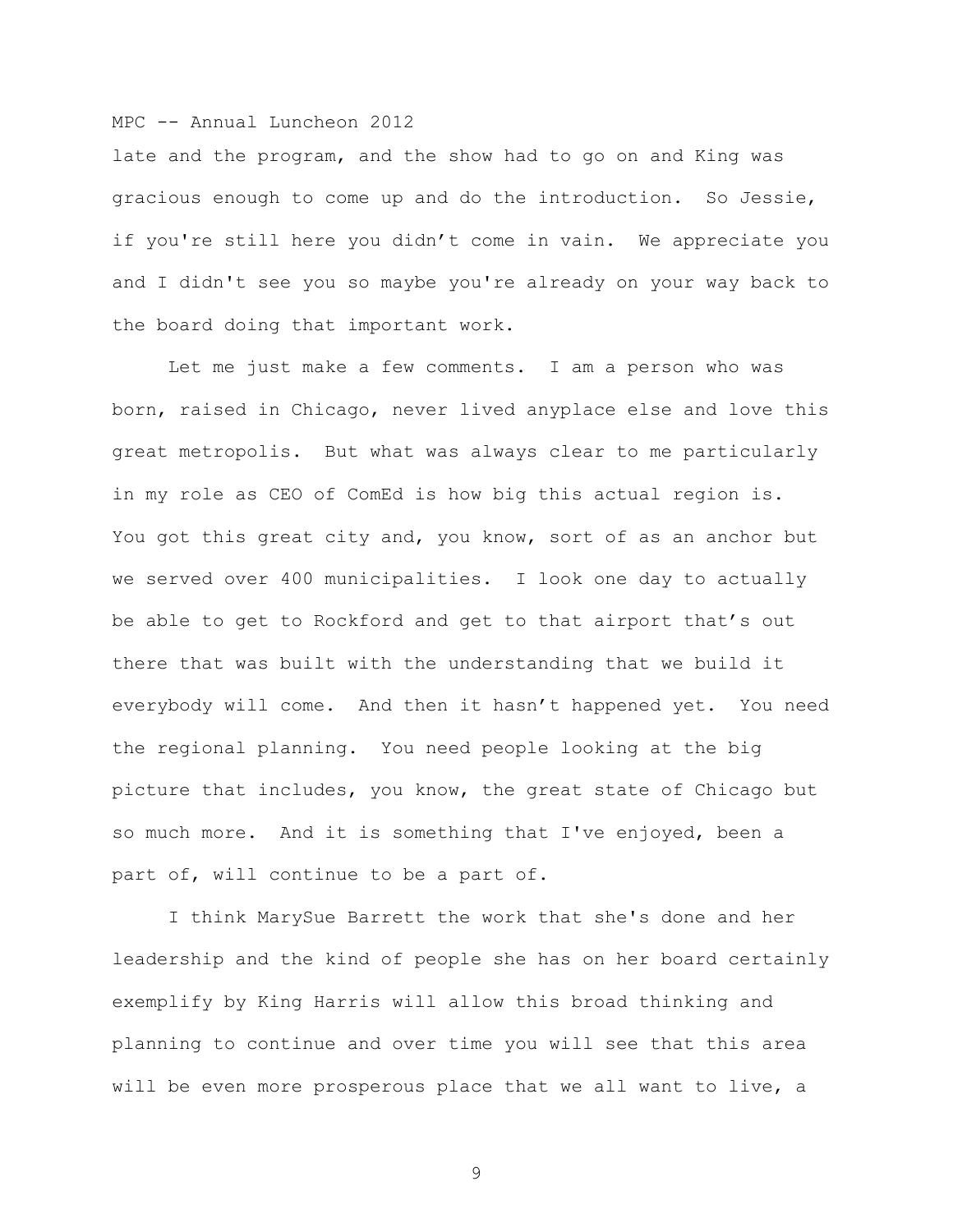place that we all want to work and a place that the economy will be second to none. So I'm extremely grateful to accept this award. Thank you so very much.

KING HARRIS: And here it is. Congratulations.

MARYSUE BARRETT: Thank you.

KING HARRIS: Thank you. Seventy-eight, that's a lot of years to remain focused and committed to a challenging goal, a competitive equitable and sustainable metropolitan region. Yet since 1934 the MPC has been at it with countless numbers of volunteers, staff, supporters and partners. The reputation the MPC has forged over its long history as a source of innovative ideas and reliable information, as an effective change agent, and as a consensus builder is due to the hard work of many people like Frank Clark, today's Jean Allard Regional Trailblazer Award winner. These individuals have looked beyond their backyards to work on behalf of our great metropolitan region.

In the past year alone, the MPC has tallied a number of wins for this region in close collaboration with many partners. It is my great pleasure to share some figures with you that add up to great progress toward our mission of a more competitive equitable and sustainable region.

One hundred and fifteen communities in our region, and we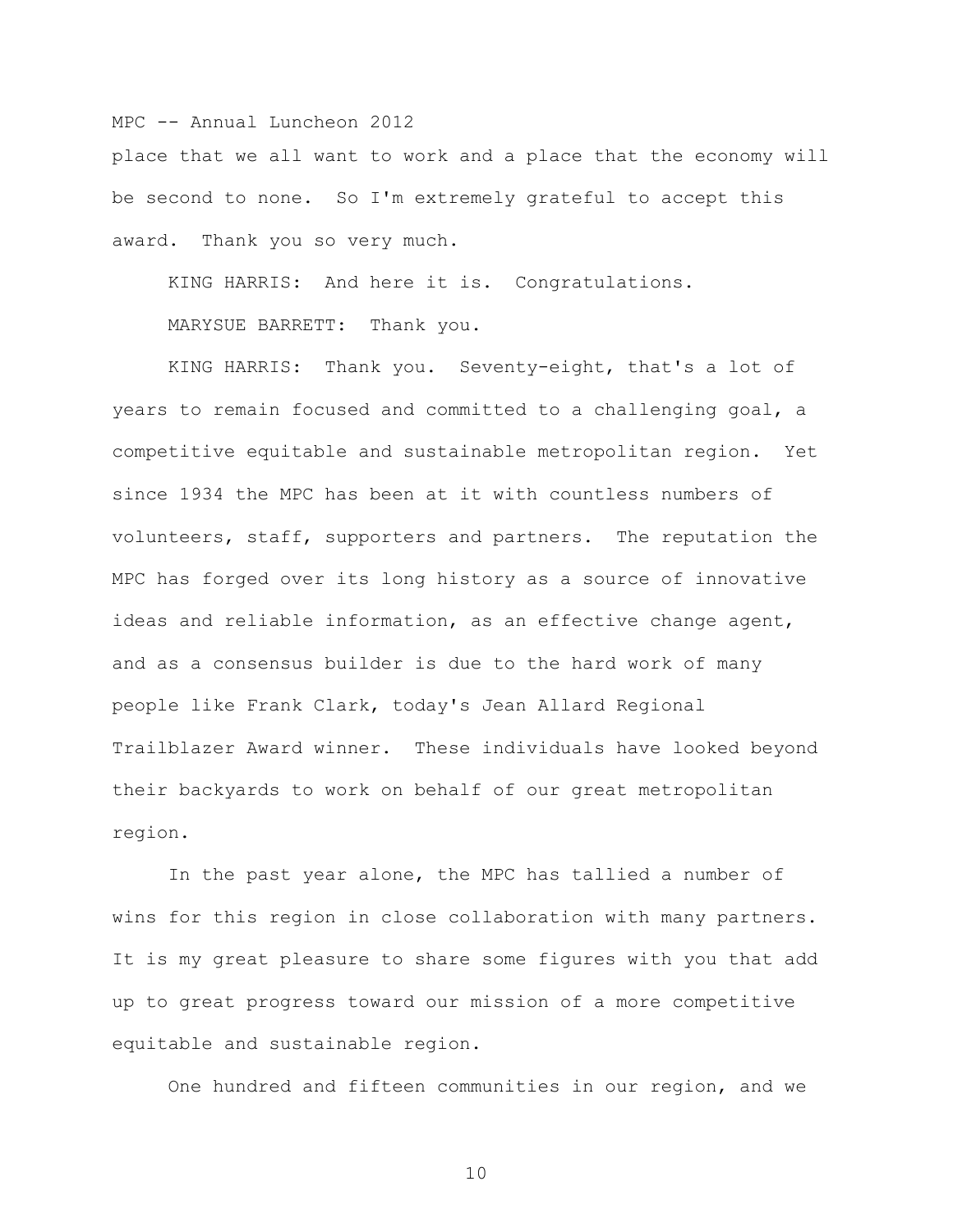only have a little over 280, 115 of these communities are working across municipal borders with neighboring towns on planning and development. Communities have long coordinated service deliver in such areas as waste management and fire protection. Now thought, an innovative new model is emerging in our region. Community collaboration around planning and development on issues as vexing as foreclosures and as broad as managing a shared water supply source.

The MPC and its many partners are supporting these community collaborations through technical assistance, policy development and capacity building. In support of the Chicago Metropolitan Agency for Planning's local assistance, local technical assistance program, the MPC assisted over 16 communities to plan their futures and to move toward achieving the regional goals articulated by GO TO 2040, CMAP's regional plan.

The MPC helped craft a retail quarter plan for Chicago's Bronzeville neighborhood. It worked with Lake Zurich to develop the regions first integrated water resources management plan. I actively also worked with the Metropolitan Mayors Caucus and CMAP on forward looking housing planning efforts in 14 southwest and northwest Cook County suburbs. Fifteen employers in northeastern Illinois, including McDonalds, Label Master and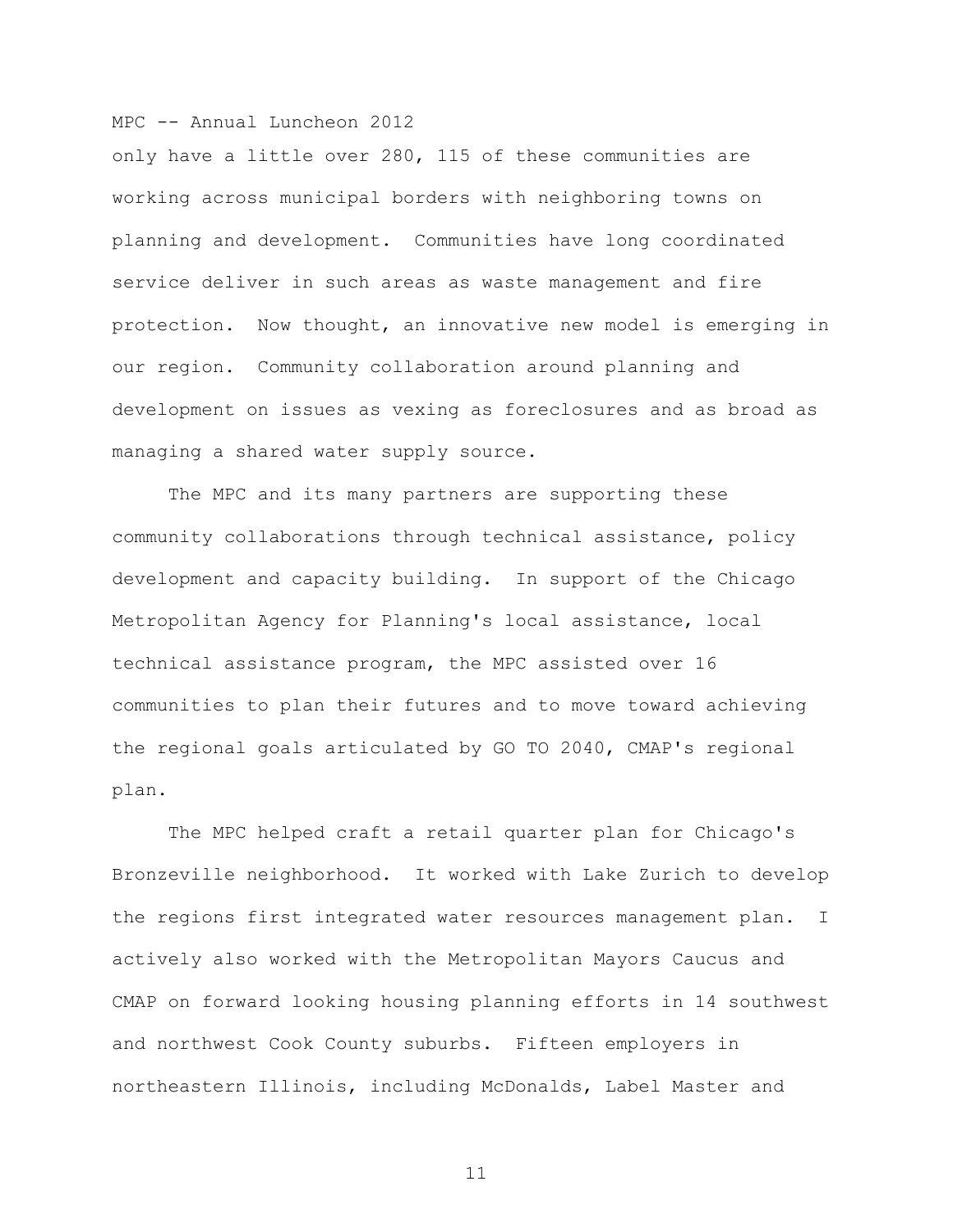Loyola University are participating in our commute options pilot program. MPC is leading the pilot to help pinpoint key commuting challenge employees have and develop incentives to encourage them to try alternative commutes such as transit or biking rather than driving alone to work.

Policy change is what we're all about and three important bills were improved in the past 12 months that MPC supported. MAP-21 is the first ever federal service transportation legislation to include performance based investment criteria Illinois House Bill 1091, the Public-Private Partnership for Transportation Act, allows Illinois to create public-private partnerships to fund new transportation investments. And Illinois House Bill 4496 will lead to the updated state plumbing code that is more consistent with leading technologies and methods that promote water conservation and safety.

Eight federal agencies have begun to work together lead by HUD's region five office here in Chicago to support a coordinated reinvestment strategy for Gary and northwest Indiana's urban core. At a first group meeting in January, Gary Mayor Karen Freeman-Wilson and members of her cabinet, together with representatives of the Northwest Indiana Regional Development Authority, the Northwestern Indiana Regional Planning Commission and the MPC through our Gary and Region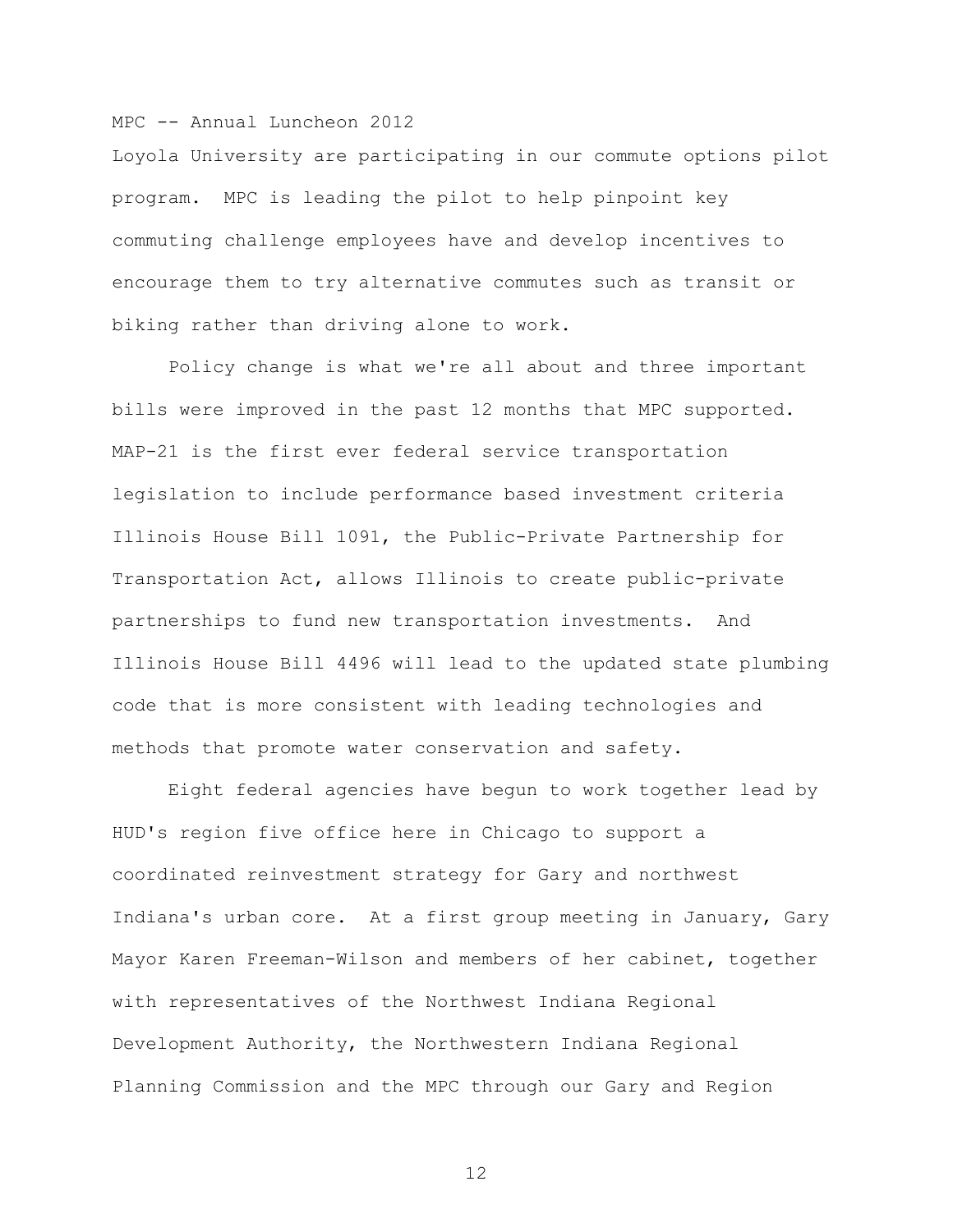Investment Project joined an unprecedented discussion about and all hands on deck place based revitalization strategy in Gary. I think you're going to hear more about that later.

Of course, there's more but numbers never tell the whole story. I invite you to watch our video to learn more about our regional and mega regional goals and hear from some of our partner helping us achieve them.

(Begin MPC Video)

MALE SPEAKER 3: We must have a tradition of separateness that we have to overcome it's been around for a long time. But the economic realities are there are more things that are bringing us together than are taking us apart.

MALE SPEAKER 4: Some of the challenged opportunities that we face as a region just don't stop at the borders of Wisconsin or Illinois or Indiana.

MALE SPEAKER 5: The marketplace dictates that we can't look at ourselves as individual regions.

MALE SPEAKER 6: We're so integrated economically in ways people don't think about.

MALE SPEAKER 7: Without collaboration none of its going to work.

MALE SPEAKER 8: What are the opportunities for us to position ourselves as a region to promote ourselves as a place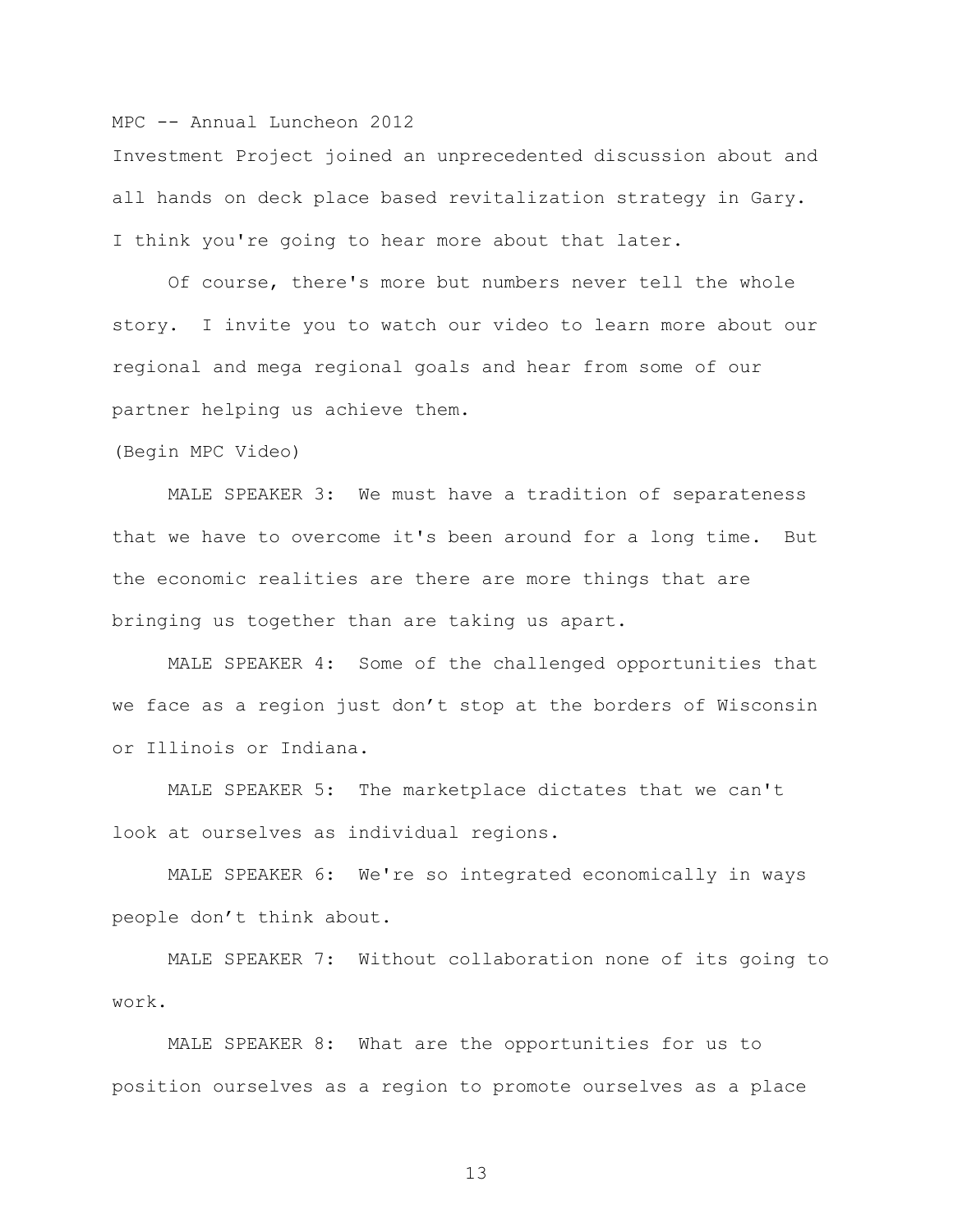MPC -- Annual Luncheon 2012 for investment?

MALE SPEAKER 9: I don't think about a thriving region, let me just say that. I think about a thriving neighborhood. And I think that those things that make for a thriving neighborhood would make for a thriving region.

MALE SPEAKER 10: If you want to see an improvement in the Milwaukee, Chicago and Gary economies one of the quickest ways to do it is improve the train service. The connection would be much stronger. It would be like the connection between Lyon and Paris or like Philadelphia and New York.

FEMALE SPEAKER 2: One of the things we've learned at the foundation is that it requires all of the states that border the lakes and the Canadian provinces to work together on issues to protect the lakes.

MALE SPEAKER 11: Our transportation systems don't begin and end with those borders.

MALE SPEAKER 12: They serve the entire region.

MALE SPEAKER 13: You're not giving up your identity in collaboration, what you're doing is you're leveraging parts that make sense for both parts.

MALE SPEAKER 14: Once those strengths are combined with the right kind of technical assistance with the right kind of guidance, with the right kind of regional plan you can move the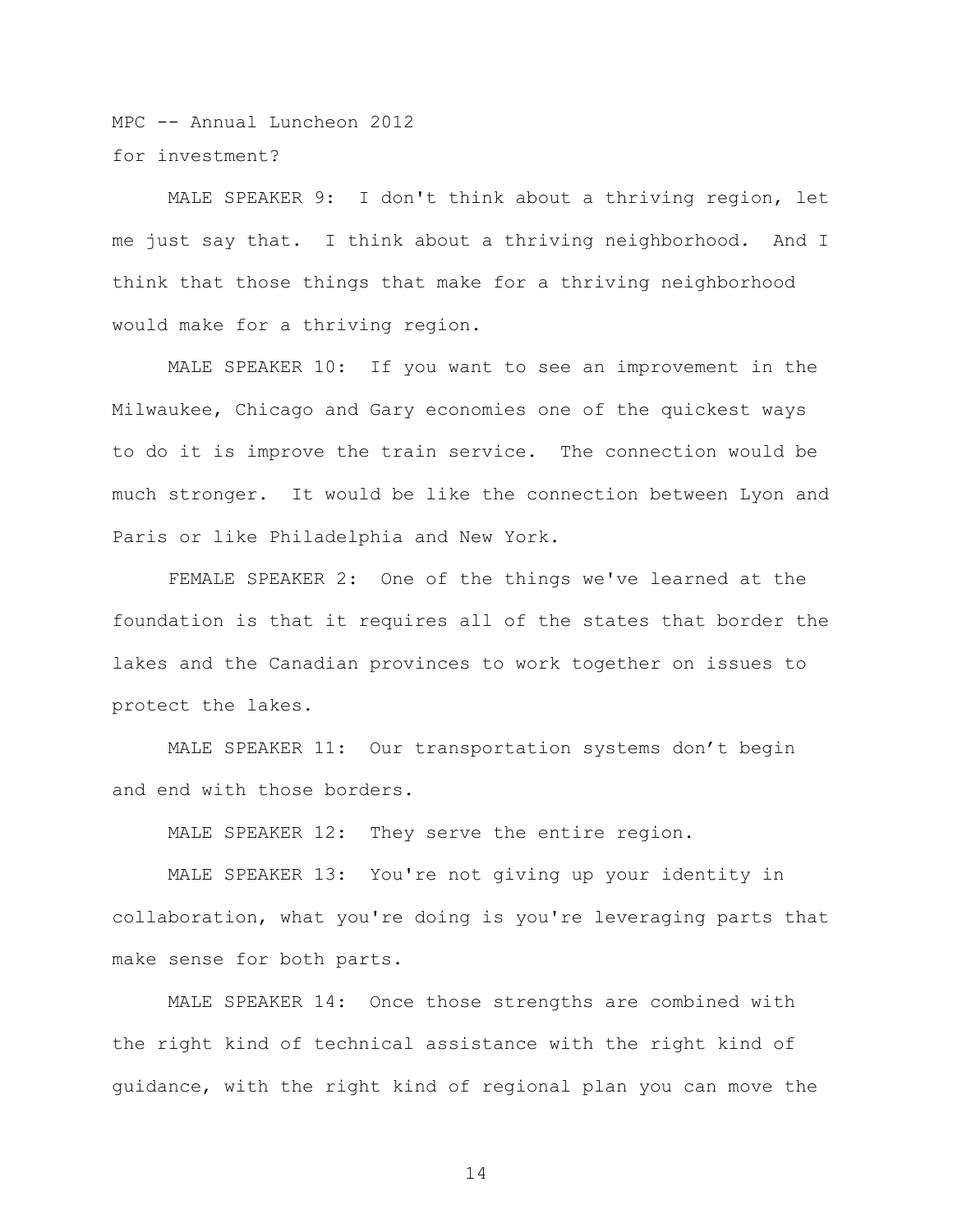MPC -- Annual Luncheon 2012 communities in a common direction.

MALE SPEAKER 15: And our partnership in Indiana with the Metropolitan Planning Council is an ingredient that's going to pay dividends for everybody. And I'm so pleased that we're able to say that state line doesn't mean anything. We are a region and we'll work together to make it better.

FEMALE SPEAKER 3: Organizations like a Metropolitan Planning Council which does such a great job of scanning for what are the best ideas and can raise up great ideas that might not be so well known.

MALE SPEAKER 16: [Inaudible 00:23:44] played a major role in this was working with MPC was convening all the right federal agencies.

MALE SPEAKER 17: MPC brings very bright people to the table who are committed and at eth end of the day when terms of getting things done, that relationship is really what makes things happen.

(End MPC Video)

MARYSUE BARRETT: Good afternoon everyone, again. It's really energizing to see so much interest in a discussion of the Tri-State Metropolitan region. Again I'm MarySue Barrett, President of the Metropolitan Planning Council and I'm just delighted that this is the first ever conversation. I'm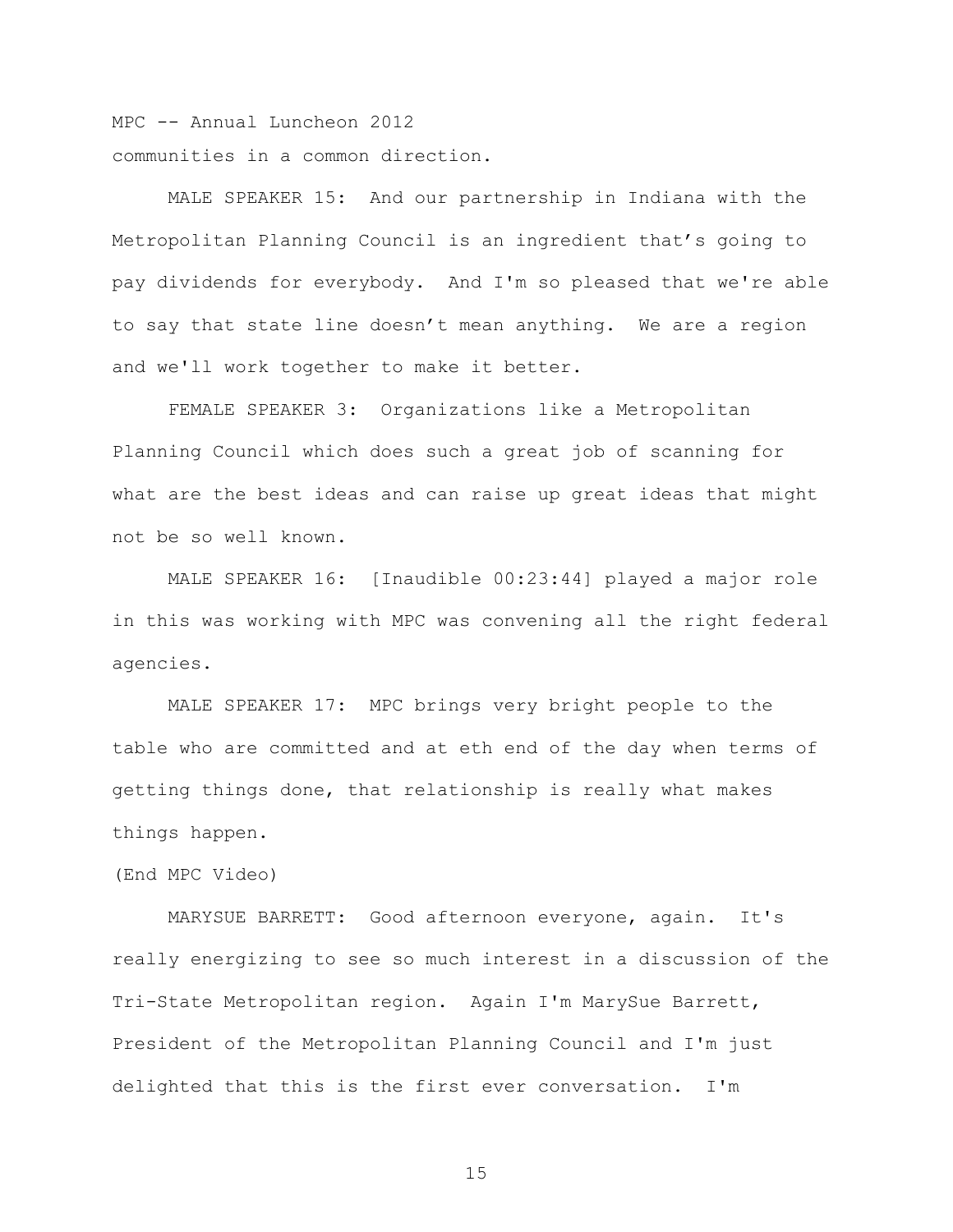welcoming Mayor Tom Barrett of Milwaukee, Mayor Karen Freeman-Wilson and as soon as he can escape from the city council meeting, Mayor Rahm Emanuel of Chicago will be joining us. This is the first every conversation to identify opportunities across the Tri-State region. So let's give these two mayors a warm welcome.

Over the next 30 minutes, I'll do my best to lead us through a fast paced conversation of many of the obstacles and challenges facing our Tri-State mega-region. I've asked the mayors to help me out with this by keeping your answers short and punchy so that we can cover lots of ground together.

For nearly 80 years, MPC has been committed to the competitiveness, vibrancy, livability of the metropolitan Chicago region. We've long recognized that our boarders extend far beyond Chicago land and Illinois. We've begun work for the, over the last few years in northwest Indiana, deepening our partnerships there. And we view today event as a start of our partnership into southeastern Wisconsin.

We recognize we have a lot of things in common, shared industries, shared shoreline, shared transportation. MPC is a tireless advocate for needed policy changes. Our agenda is guided by the belief that our solutions should be number one, goal oriented. Meaning investment decisions should be driven by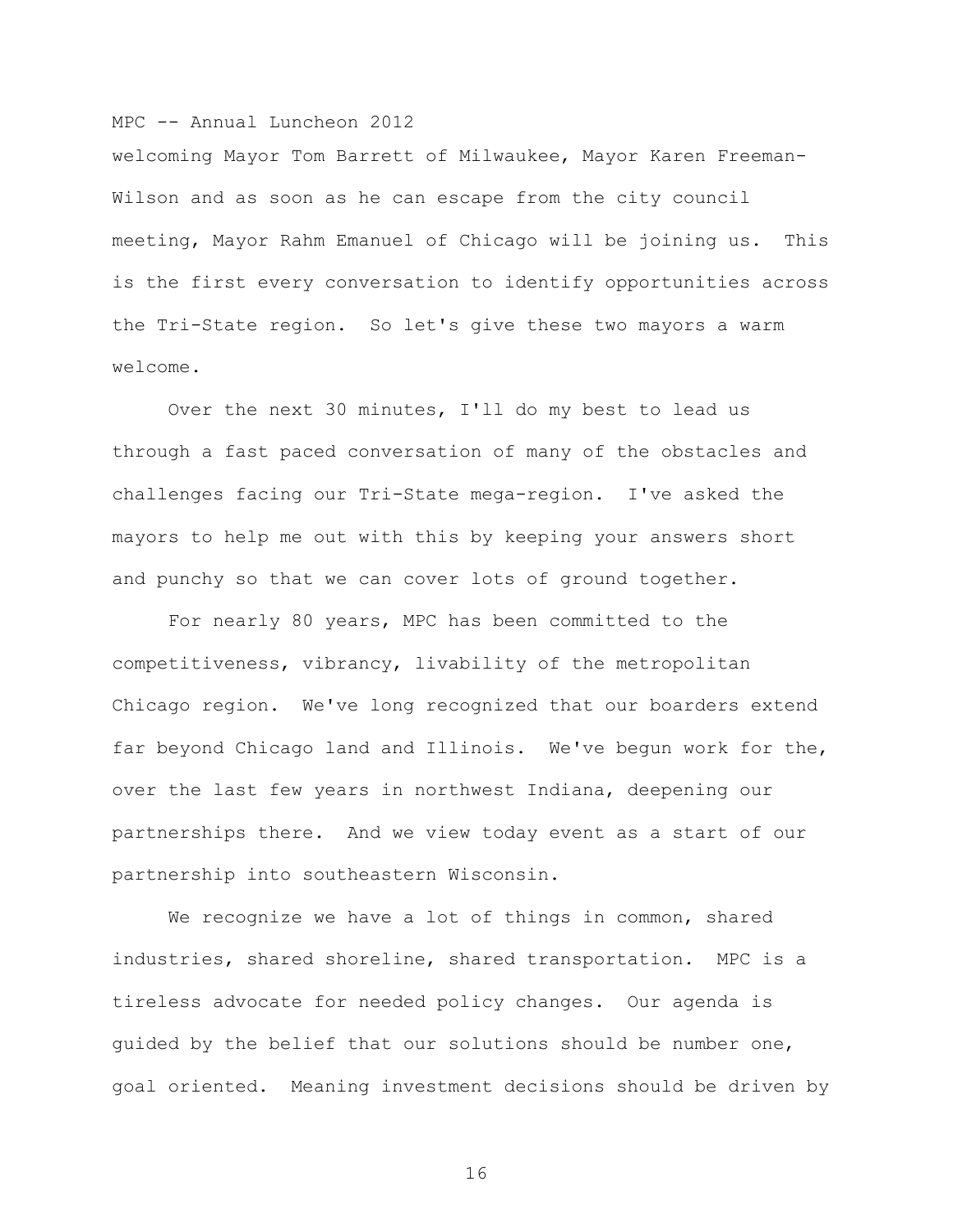the outcomes that we absolutely need. Two, right sized so that solutions are implemented at a scale that matches the problem. And three, coordinated because complex problems just demand integrated solutions.

These three guideposts will guide our discussion and ground it today as we discuss opportunities across Gary, Milwaukee and Chicago and their suburbs. Because successful public policy change begins with a vision, that's where I will begin as well. Last year the Paris based Organization for Economic Cooperation and Development or OECD conducted an economic study of the Tri-State metropolitan region. It resulted in a huge report.

The first question that report posed was whether indeed our Tri-State region had a unifying vision. The Chicago [inaudible 00:26:40] Chamber of commerce worked with the OECD then and now to complete this report and now launched the Tri-State Alliance for Regional Development. It's meant to create and execute an implementation plan.

Mayor Freeman-Wilson, I'm going to start with you on this one. Will you make a commitment today to work in cooperation with this new Tri-State Alliance and if you're answers yes, where do you think it should start?

KAREN FREEMAN-WILSON: Well, absolutely. I think that it's important and in fact I participated in the meeting back in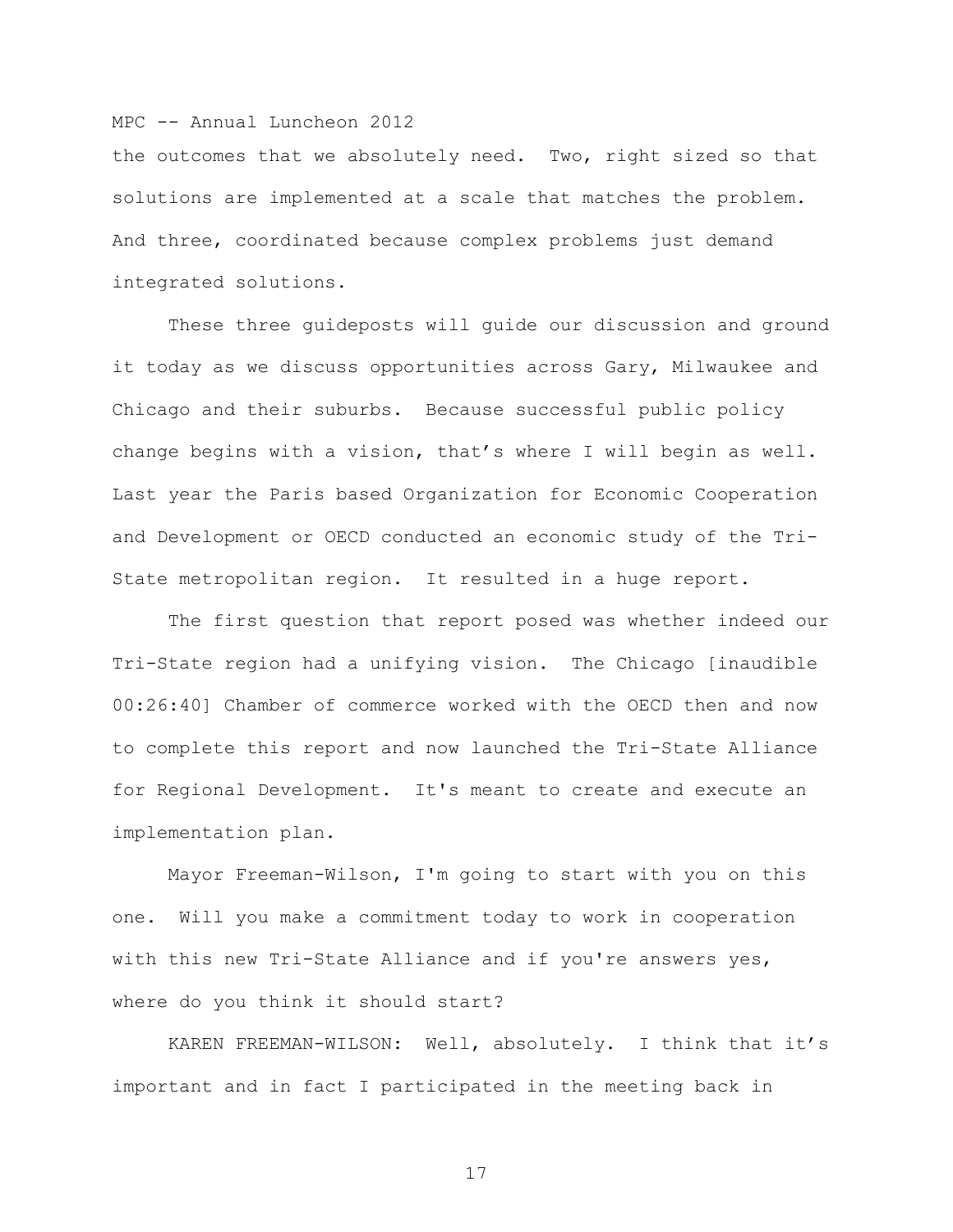March because I understood the value of working with that Tri-State area with Milwaukee, with Chicago, with Gary and all the places in-between to really look at how we could take advantage of our shared assets and some assets that we don't necessarily share but would be better used for our communities by working with the other communities.

We recognize as was stated earlier by Mr. Clark, that Chicago was an anchor. But we also understand that Gary has a lot to offer with our lake front, with the industry that is there, with the airport that is there, with all of the employers and employees that can populate some of the businesses that we could grow. But we also know that Milwaukee has a lot to offer with its shoreline, with its airport and that with Chicago as an anchor, if we work together there's a real advantage there.

MARYSUE BARRETT: Thank you for your starting commitment. That's a great beginning point. And Mayor Barrett, a similar question to you, would you work with this new Tri-State Alliance?

TOM BARRETT: Of course. I wouldn't have shown up for this lunch if I wasn't willing to do so. So I'm happy to be here and happy to work together. I want to start though at maybe a little higher, maybe 30,000 feet here and if there's a message I want to get across and it's a burr under my saddle, if you will,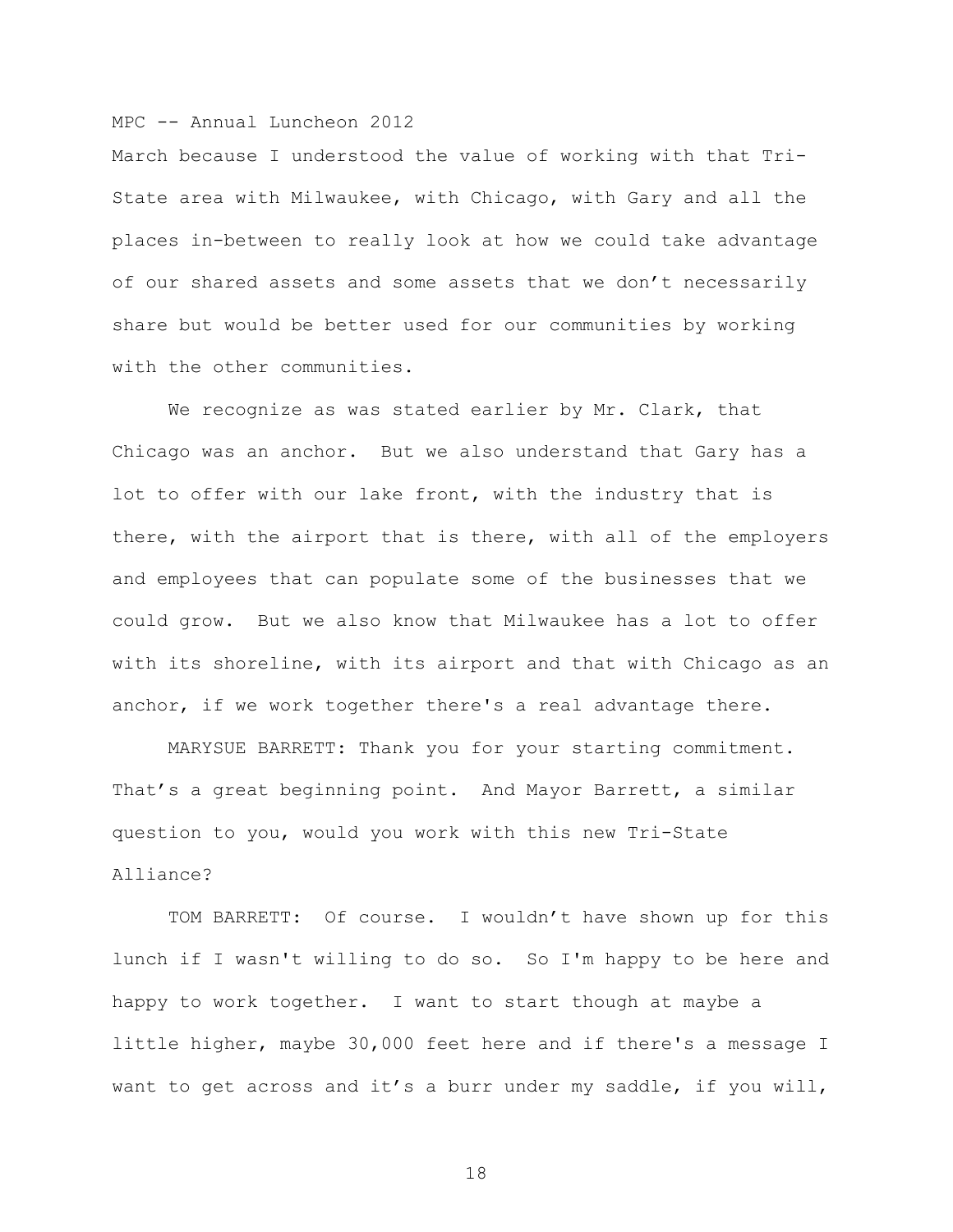it's how we define ourselves. Because I think a big part of this, when you're talking about vision is how we view ourselves and what we think is important.

And I think what has happened here is we have allowed other people to define us. And let me be specific what I'm talking about. Think of the phrase Sunbelt. It's a, it conjures up this beautiful image of the sun shining and everybody having a wonderful time. Think of the term the rustbelt. So you think these phrases were drawn up by a county executive in Atlanta or Chicago or Milwaukee? We have allowed outsiders to define us as the rustbelt. And the negative connotations that come along with that. And that's not to take anything away from the history of Gary, or the history of Chicago, or the history of Milwaukee but that's not who we are anymore.

The way I described it in Milwaukee is Lavern and Shirley don't work there anymore. It's a different city. It's a different city. And of course we want to have manufacturing as part of this, just as Indiana does. And Indiana and Wisconsin are the two states that have the highest percentage of manufacturing of any states in the country and we want to retain that.

But here's my request for you, people talk about the east coast, the west coast, what's going on on the gulf coast. I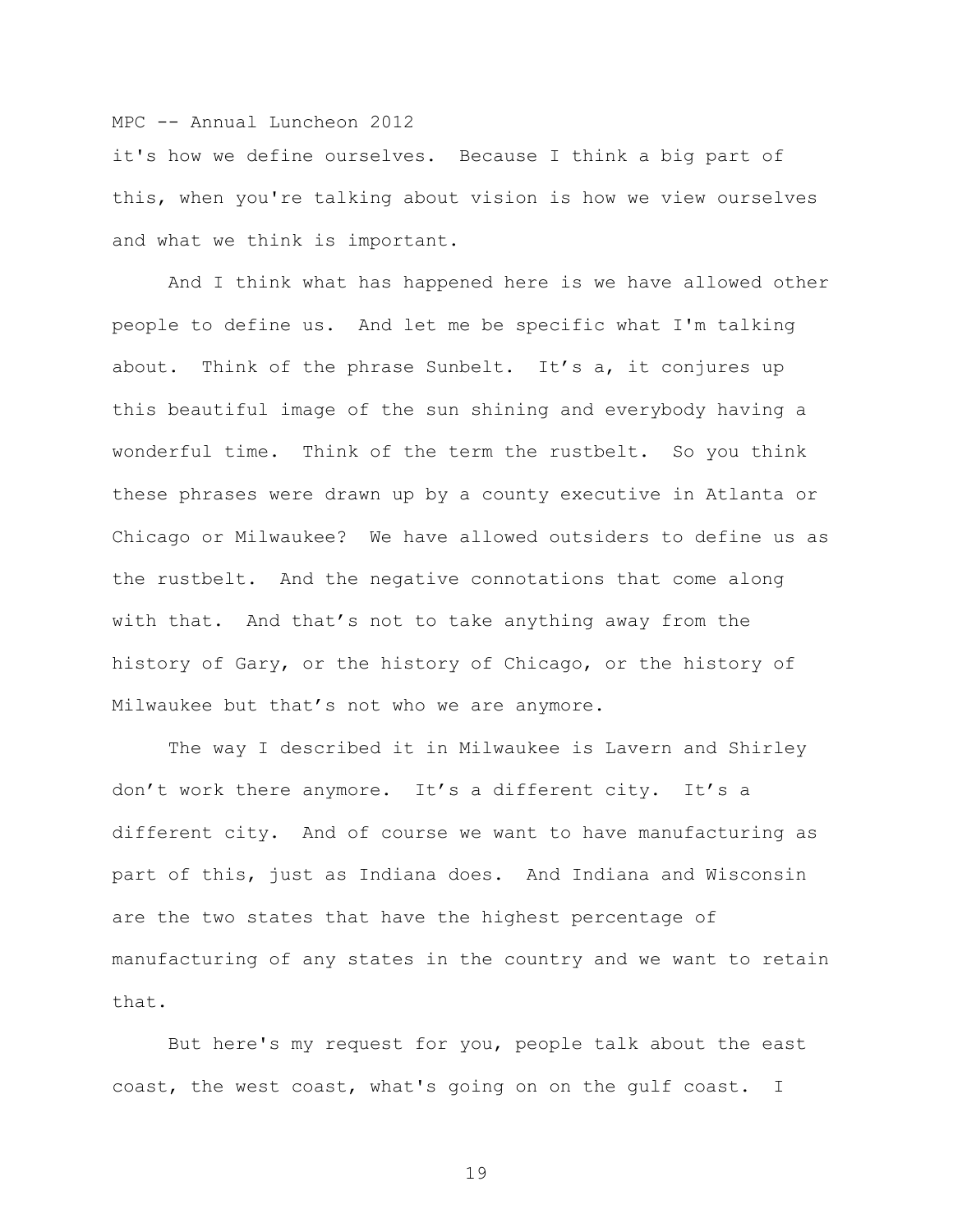think it's time that we, as a region promote America's fresh coast because that is who we are. That is who we are. And we're part of a megacity and those are not incompatible because if you think of the fresh coast, that's going to draw visitors and people who want to come here because of the sunshine. And we know we've got plenty of sunshine. But it's, we've got the water and we're going to talk more about the water, but we have to define ourselves and we have to build from our strengths and we can do that and we should do that together.

MARYSUE BARRETT: I think it's a great idea to start with both your vision that is translated in the marketing and the position of the region and specific issues that you can jump right into. You've already mentioned Mayor Freeman-Wilson transportation. I think it's high on everyone's list. We are the transportation crossroads of North America. Our three cities share a single economic zone but the OECD report, it was blistering in its commentary about the lack of planning, transportation planning and looking ahead together. That sort of thing would happen in a similar sized region in Asia or in Europe without question and it doesn't happen here.

So Mayor Barrett, if you think about all the surface transpiration problems you face in your metropolitan region but then blowing out the boundaries of that to the 21 county region.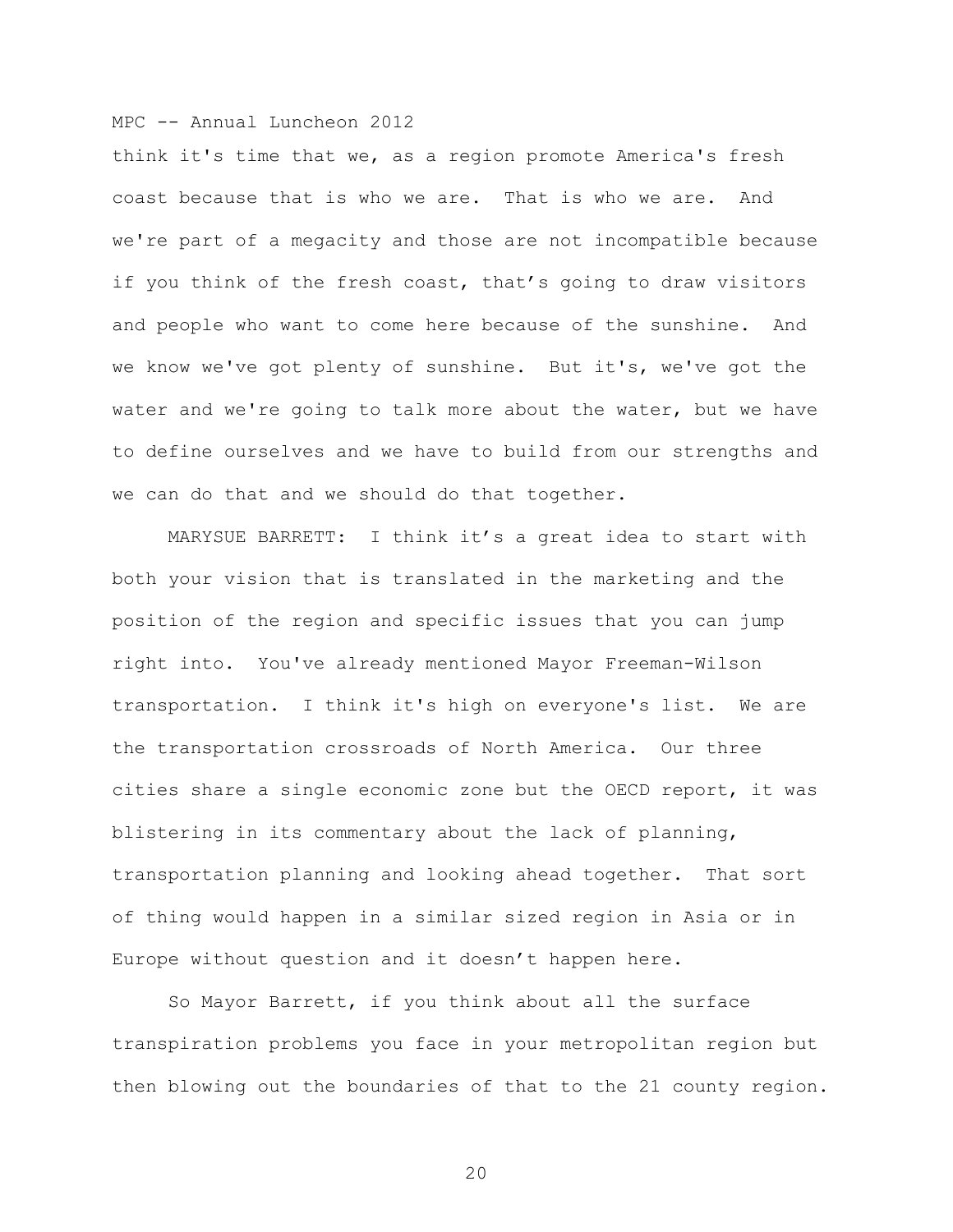MPC -- Annual Luncheon 2012 How would we begin to work collaboratively on transportation planning?

TOM BARRETT: Well, I think a lot of it is done at the state level. Some of its done at the federal level and its making sure that its, and it's not just automobiles. Automobiles are obviously a big part of it and probably most people travel today in an automobile. And so we have to make sure that our interstate system is strong, that our local roads are strong. I know there's a lot of local officials and state officials here.

I can tell you that the local streets are very, very important to mayors, making sure that you have got a good commitment from your state legislatures about that. But it's also mass transportation and Chicago obviously has a strong mass transportation system here. And there are fiscal challenges to it. And it's finding out ways to make these systems sustainable over the long run. That's an issue we face in Milwaukee. But then the intercity travel as well. And we've had some, what I consider to be serious missed opportunities in improving rail travel here in the Midwest in terms of high speed rail and commuter rail.

But it's going to take the business community. It's going to take the business community to push this to make this a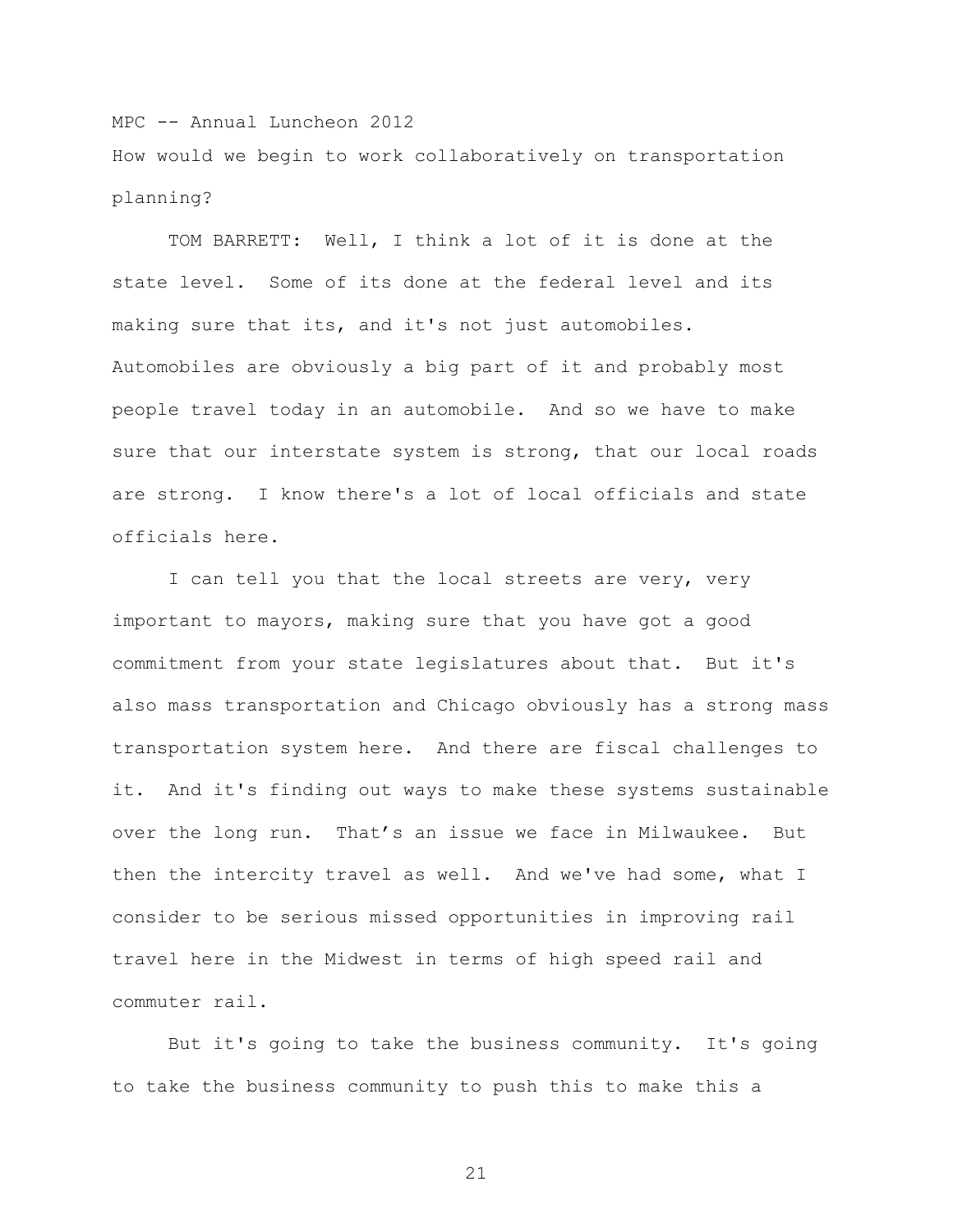reality. If people want that to happen then it's going to not come, when we've seen this in my state, it's not going to come from government. It's going to come if the business community says this has to be a priority.

MARYSUE BARRETT: It's going to make us a better, more attractive place to invest and to live.

TOM BARRETT: And I think you see that. You see that with young people. They are attracted to urban areas. They want to be in urban areas and they like having the flexibility of choosing. They don't want to be dictated to that they can't take a car, that they have to take a bus or a train. But they want to have that  $-$ 

MARYSUE BARRETT: Options.

TOM BARRETT: --option. They want to have that option.

MARYSUE BARRETT: You know, every morning there's 32,000 commuters who cross the Wisconsin line into northeastern Illinois and there's 53,000 that cross over from Indiana into northeastern Illinois. So what's your thoughts, Mayor Freeman-Wilson, about how we get started on looking at as an integrated transportation tangle to untangle?

KAREN FREEMAN-WILSON: Well, you know, certainly a commuter transportation is important. But I like to look at it also at a much higher level as it related to transportation because, of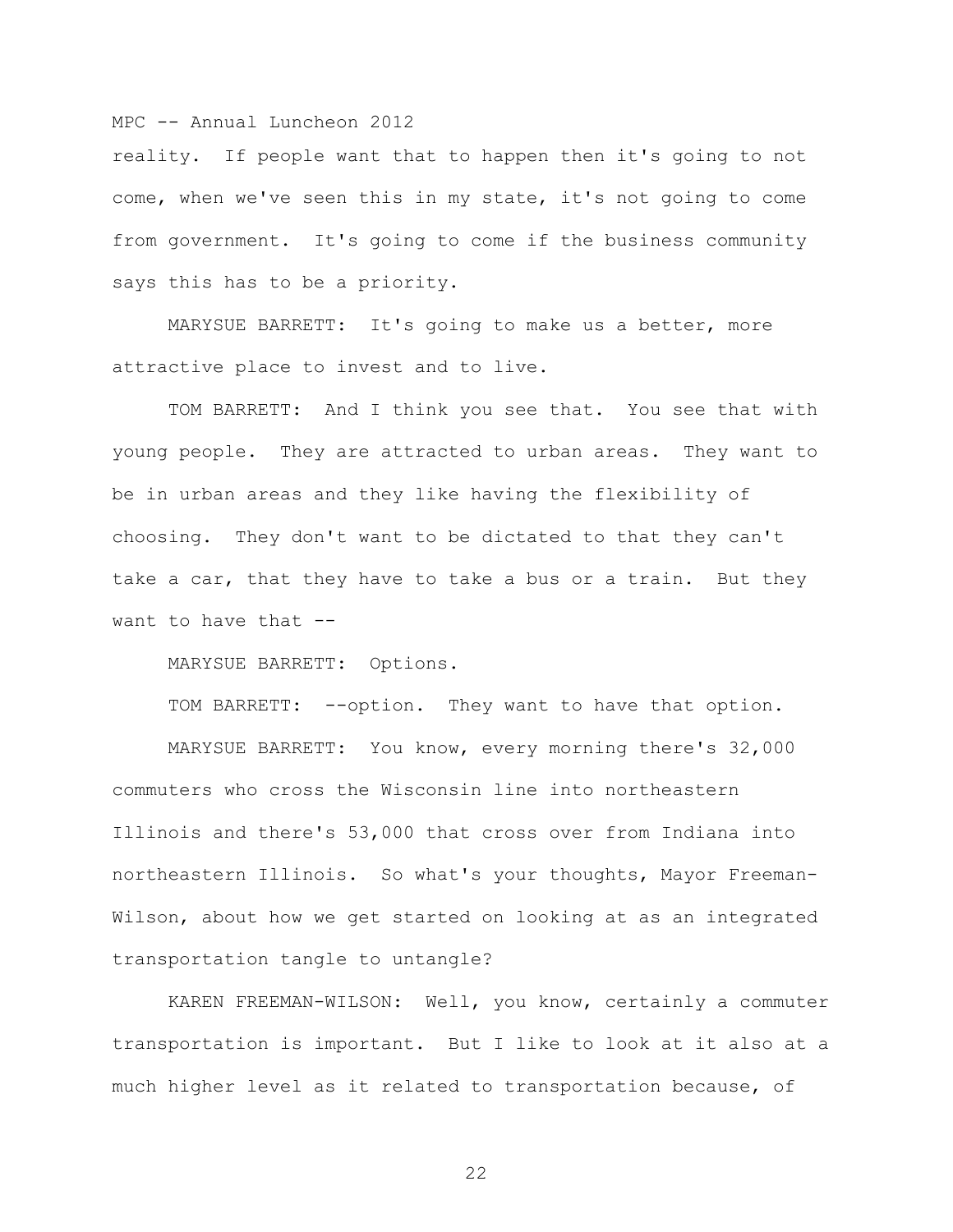course, we all have airports. And historically what we've allowed people to do again piggybacking on Mayor Barrett's comment is to pit us against one another. It has to be the Milwaukee airport versus Gary versus Midway versus O'Hare. And if you look at large metropolitan areas like ours, they have a number of airports that are thriving, that serve a large population.

And we certainly have enough people to go around who want to travel, who need to commute, who need to travel by air. And I think the same is not only true for the air transportation but for the trains and for the trucking that goes along our interstate and we share Interstate 94 of course. And so I think we really need to sit down together even though we understand that the state has a say in this. We understand that the federal government has a say in this. But we have to sit down as mayors, as regional train planning agencies to look at some of the commonalities among transportation. I think it's important.

MARYSUE BARRETT: Continuing with you for a moment. Could you give those in the room a little better sense of for those of us who don't know the potential of the Gary Airport, what's your vision for the growth of Gary/Chicago Airport?

KAREN FREEMAN-WILSON: Well, the good news is that we are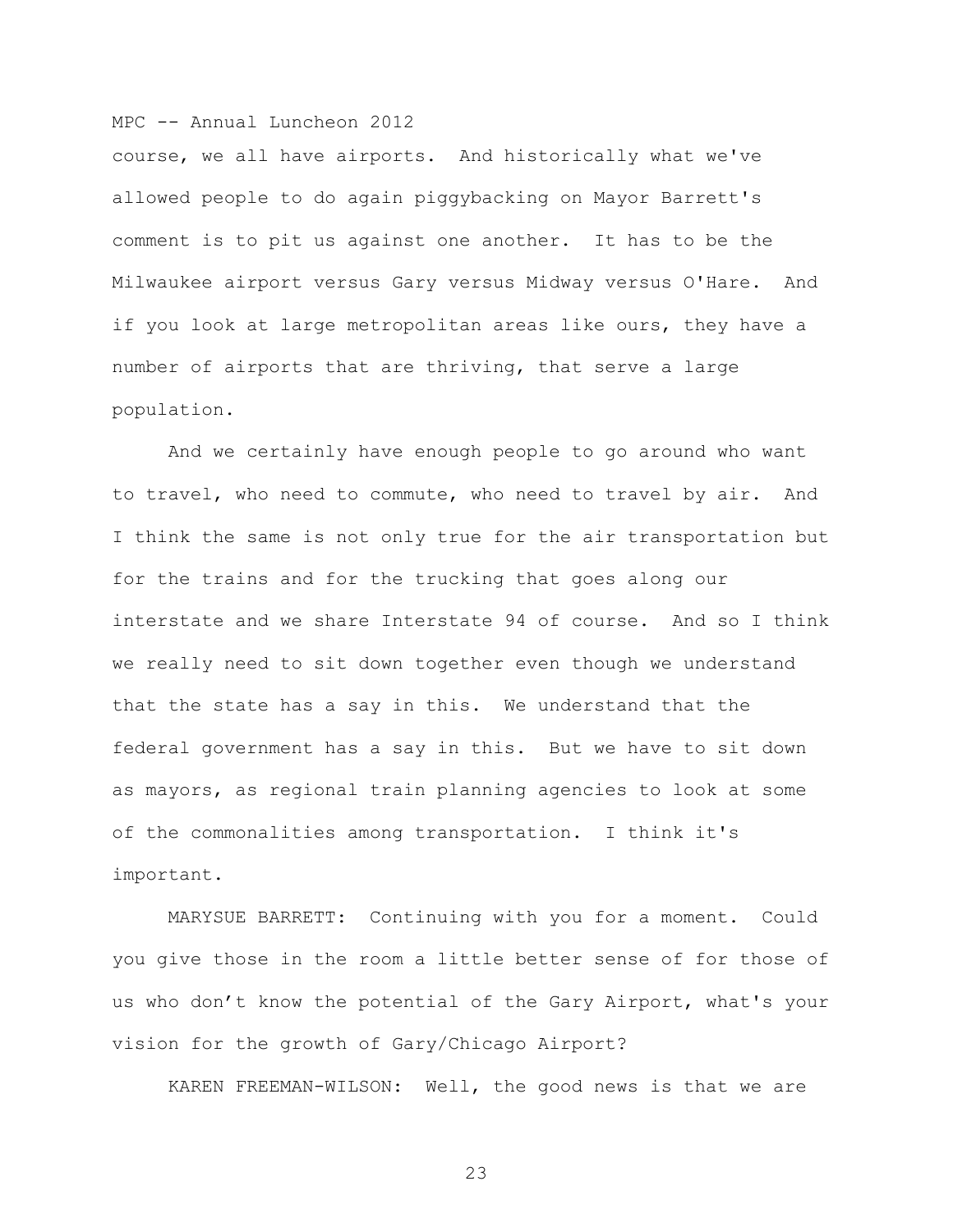almost completed with an extension of our runway and the removal of a barrier. And what that means is that the Gary Airport has a number of opportunities that it did not have before. We'll have a 7900 foot runway, we'll have the opportunity to not only attract those commercial carriers that may find Gary a better fit for them then some of the larger airports. But we'll also be able to expand Allegiant Airlines which is already there and also to really work with our corporate people who come in and out of Gary. There's a Boeing hanger there. There are other hangers. White Lodging has a hanger there. And so a lot of the corporate entities find it a lot easier to get in and out of Gary then sometime the larger airports in Chicago, especially in the middle of the day when you have a lot of traffic. So there are a lot of possibilities relative to the Gary airport.

MARYSUE BARRETT: And Mayor Barrett, I know that Mitchell Field already builds itself as Chicago's third regional airport, convenient to residence of Illinois. Do you agree with those who say that collaborating on surface transportation roads and transit is just easier than getting our act together on coordination for your travel?

TOM BARRETT: Well, I think there's an opportunity. I agree with you mayor that the more, the more people have choices in flying, the stronger the areas going to be. And I think for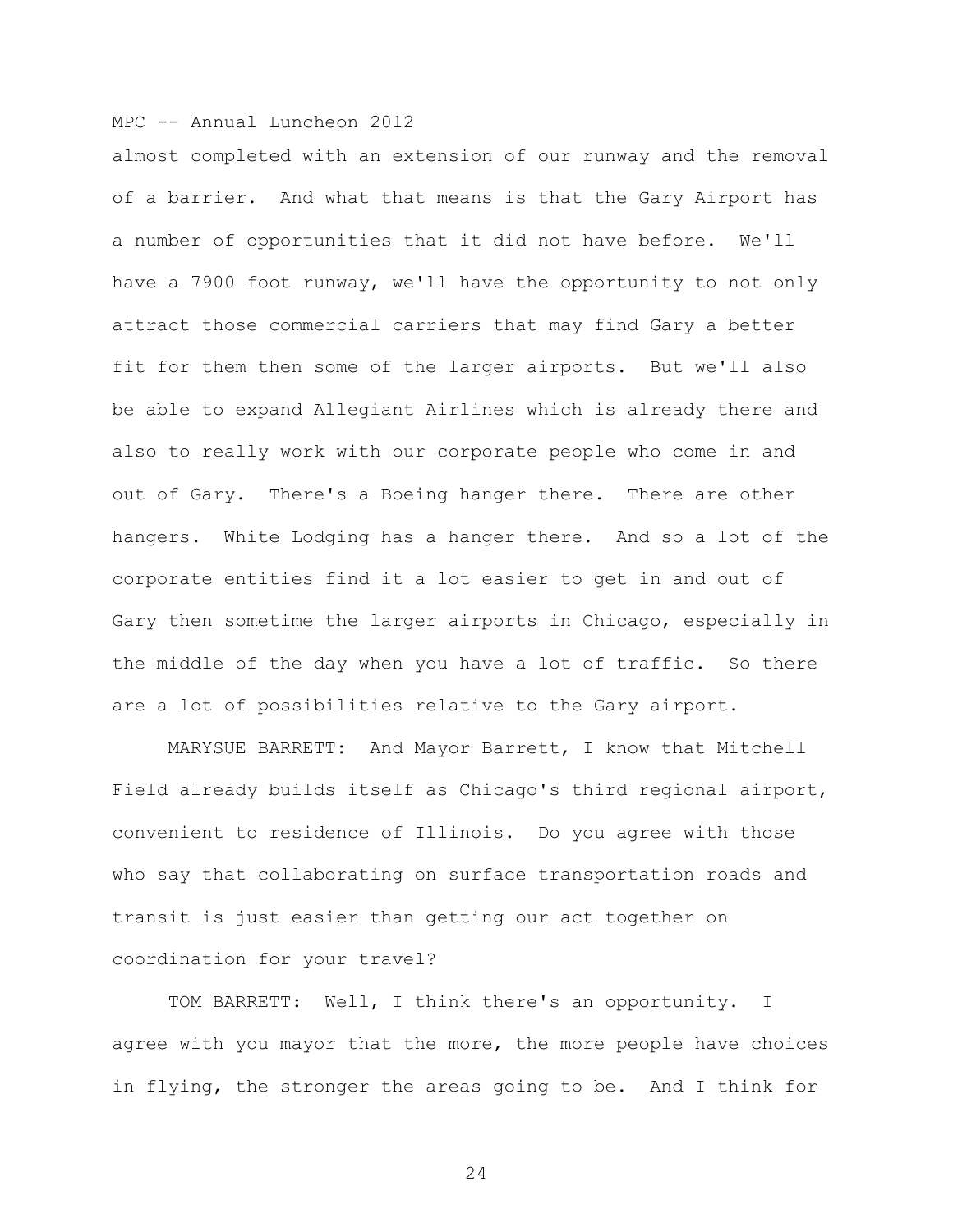business travelers in particular, they want to know that they can get into a metropolitan area for their morning meeting or their afternoon meeting and then fly out the same day. And so the key is can you get them in, can you get them out. And if Gary is working to the east, if there's a new airport to the south and you've got all your local, political issues about that, that's going to help.

I can tell you from our perspective in Milwaukee we have one of the only, I think there only three airports in the country that have an Amtrak's spot, stop right there at the airport. Milwaukee is one of them. In fact the Amtrak stop at the Milwaukee airport is the closest train stop to a, to an airport in the country. And we do believe that it's an advantage for people, particularly from the northern part of this metropolitan area to take that train and not have the hassles flying in and out. And I think everybody wins. Everybody wins if we can coordinate that and have more people coming in and out of this region.

MARYSUE BARRETT: It is all about growth and coordinating to achieve that. Lake Michigan the fresh, the fresh coast concept, I think you heard the reaction from the room, a lot of energy and excitement about that. Lake Michigan does play many different roles in our region. It's a defining feature but its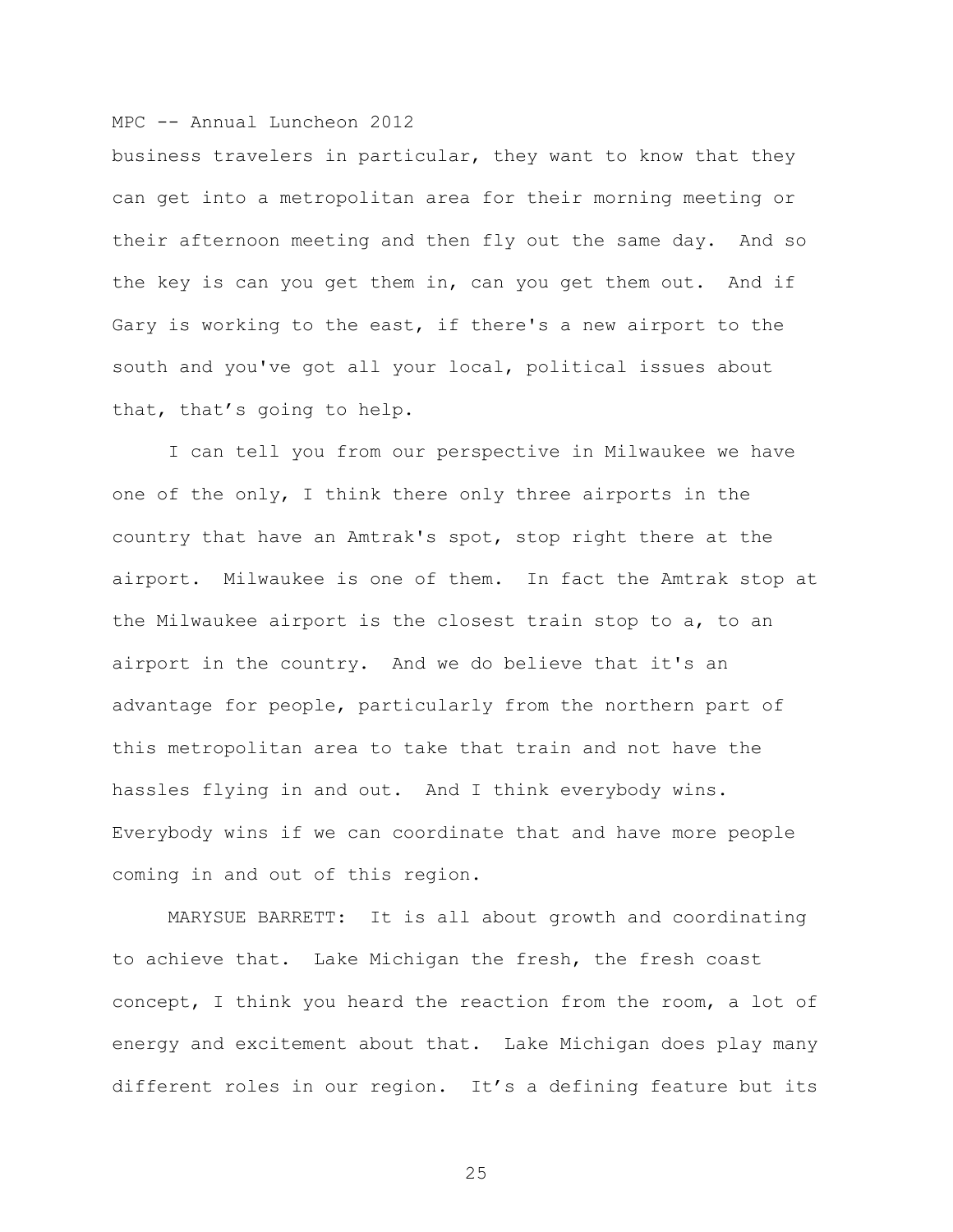recreation. It's a source of our drinking water. It's a fragile habitat. It's a transportation system. It helps us attract heavy industry. So as you look at all those competing goals, you in Milwaukee have been part of something called Milwaukee Council to help attract even more water intensive industries. How do you expand the water cluster of that for economic growth and be a good steward of Lake Michigan?

TOM BARRETT: Well, we feel that we've staked out a position on water but we want partners. We would love to have Gary as a partner. We'd love to have Chicago as a partner. Because I really do believe that this is one of our long suits. This is an economic advantage that we have that all three of us are sitting on 20% of the world's known fresh water surface supply. That is unbelievable. And our history is intertwined with it. Our economies are intertwined with it. And the future is going to be dependent on access to fresh water. So we're stewards of this environment. But in terms of industry, in terms of recreation, it's huge. It's huge.

And there -- we know that there are going to be water battles in the southwest and the southeast. We have challenges in Wisconsin right now in terms of diversions and what should be allowed. And those issues are real but Chicago is formed, Gary was formed, Milwaukee was formed because of this lake. And all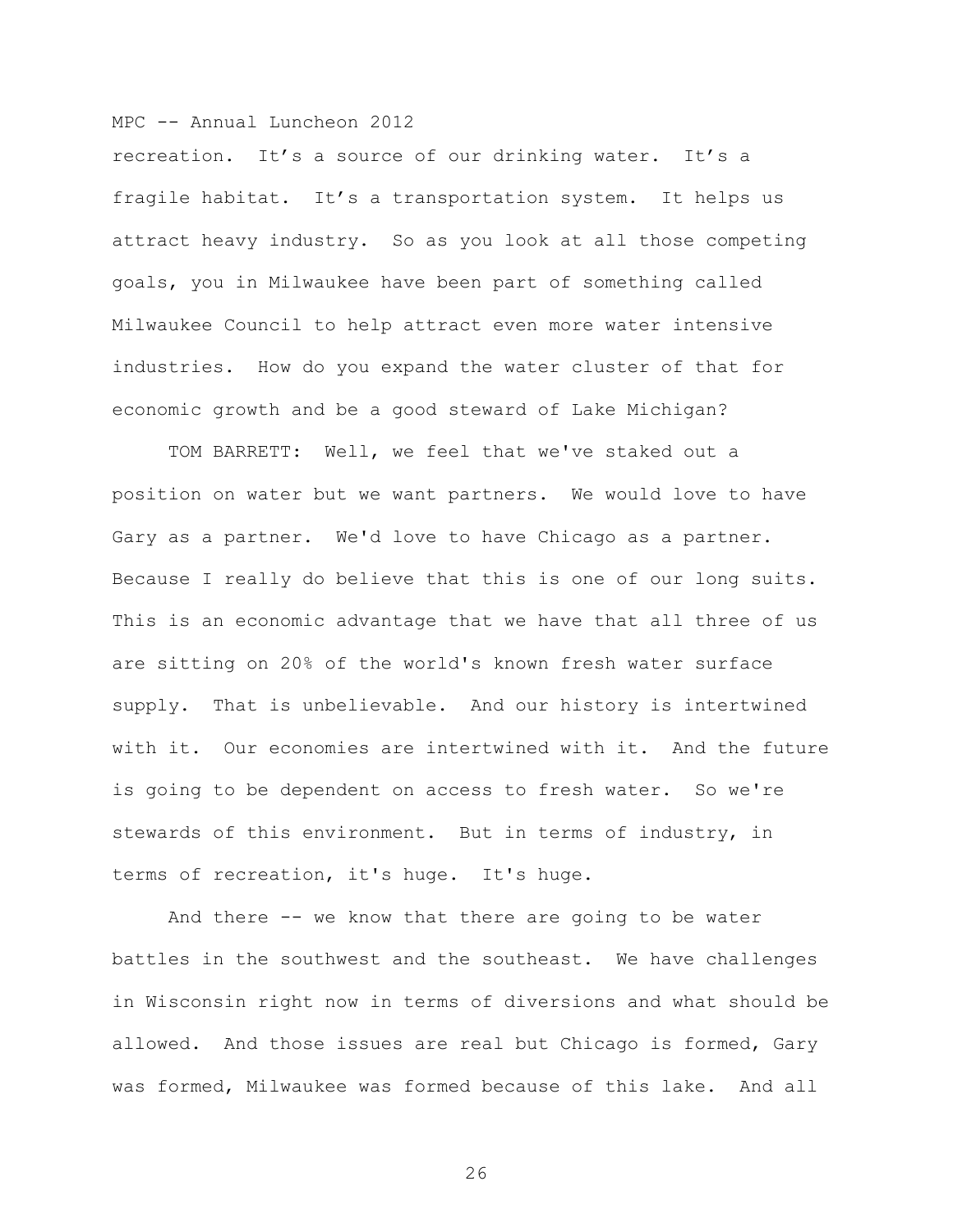you have to do is look at this Great Lakes region and you can see the potential moving forward. There's a group of mayors and Mayor Freeman-Wilson is part of this, I'm part of this of mayors of Great Lakes in the St Lawrence River. Mayor Emanuel is also a member of this group.

MARYSUE BARRETT: Yes.

TOM BARRETT: And there are other mayors, maybe mayors here. And we try to work on a bi-national basis with Canadian mayors as well. And one of the practices that we've been pushing is sustainable practices so that we as again stewards of the environment and urban areas can improve the quality of water, make sure that we're doing the conservation we need to do.

But I really do believe that moving forward you're going to see lawsuit after lawsuit of states trying to get at each other. You've seen in it in the southeast with Georgia and places like that. You see it with the Colorado River. We don't have those issues here. If we are smart, if we're good stewards, we will put ourselves in a spot where economically we are far better off. And I think that's just such an important and powerful card that we hold.

MARYSUE BARRETT: Mayor Freeman-Wilson, how do you see it as far as attracting water intensive industries and balancing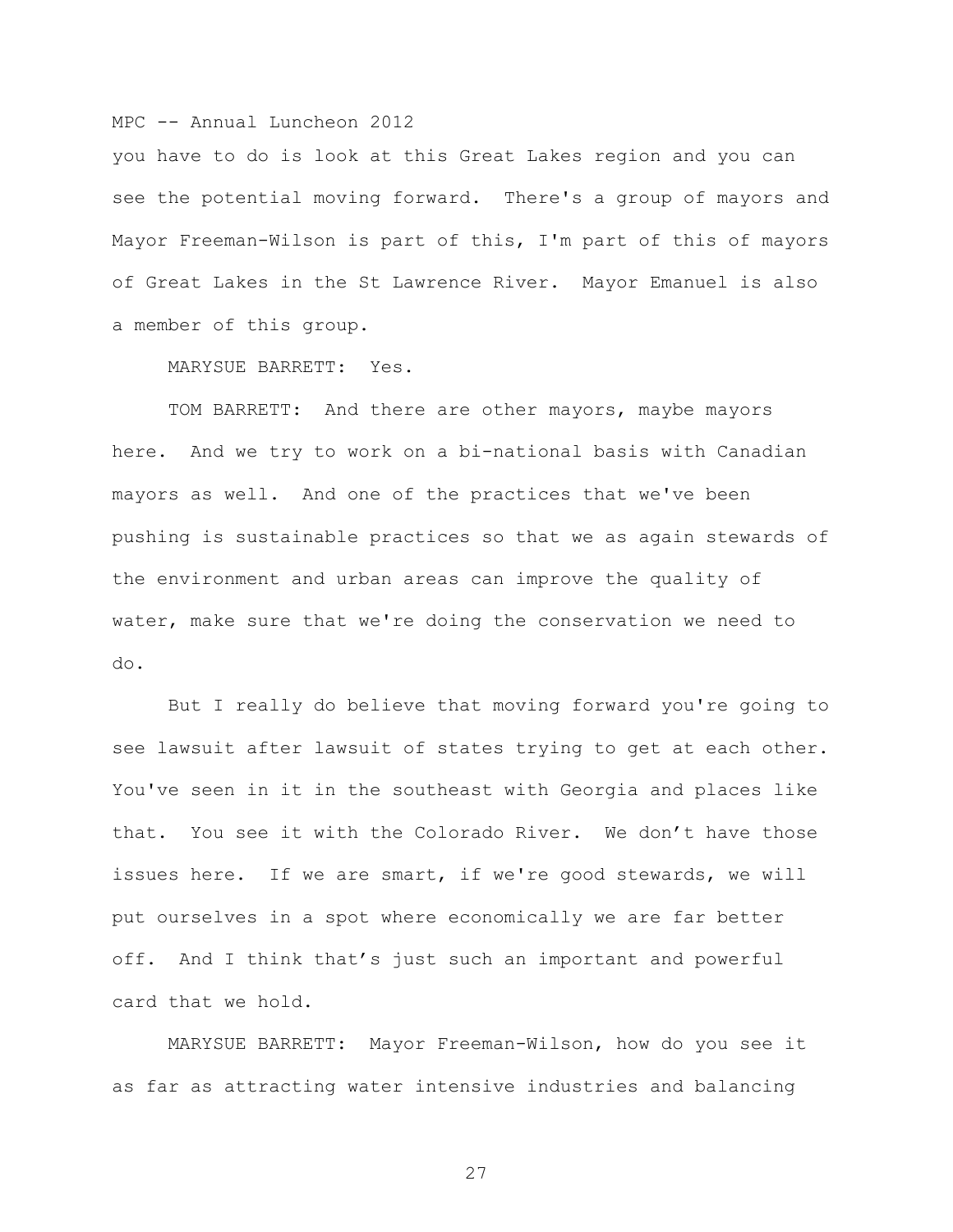MPC -- Annual Luncheon 2012 all these needs?

KAREN FREEMAN-WILSON: Well, we've certainly seen that happen in Gary. And I think it's important that we not allow people to push us into saying either or but it has to be both and. We can be good stewards of the environment. We can invest in industry along the lakefront. But we can also exploit the recreational and the residential opportunities there. We've just been the recipient of a \$28 million investment in the city of Gary through our regional development authority on our lakefront in Marquette Park.

And it's been a significant economic development shot in the arm for our city and the potential is limitless because of the fact that people can now use the park for not just recreational opportunities but to hold events that will attract dollars to our region. And I think that was the theory behind that investment. And so with that we believe that that is just the tip of the iceberg for the type of development that can occur there.

MARYSUE BARRETT: Let's talk about what some of these industries clusters like water intensive industries need. Its people talent and we have a wealth of academic institutions from community colleges, city colleges, suburban community colleges to factories for Nobel Prize winners. And yet they also operate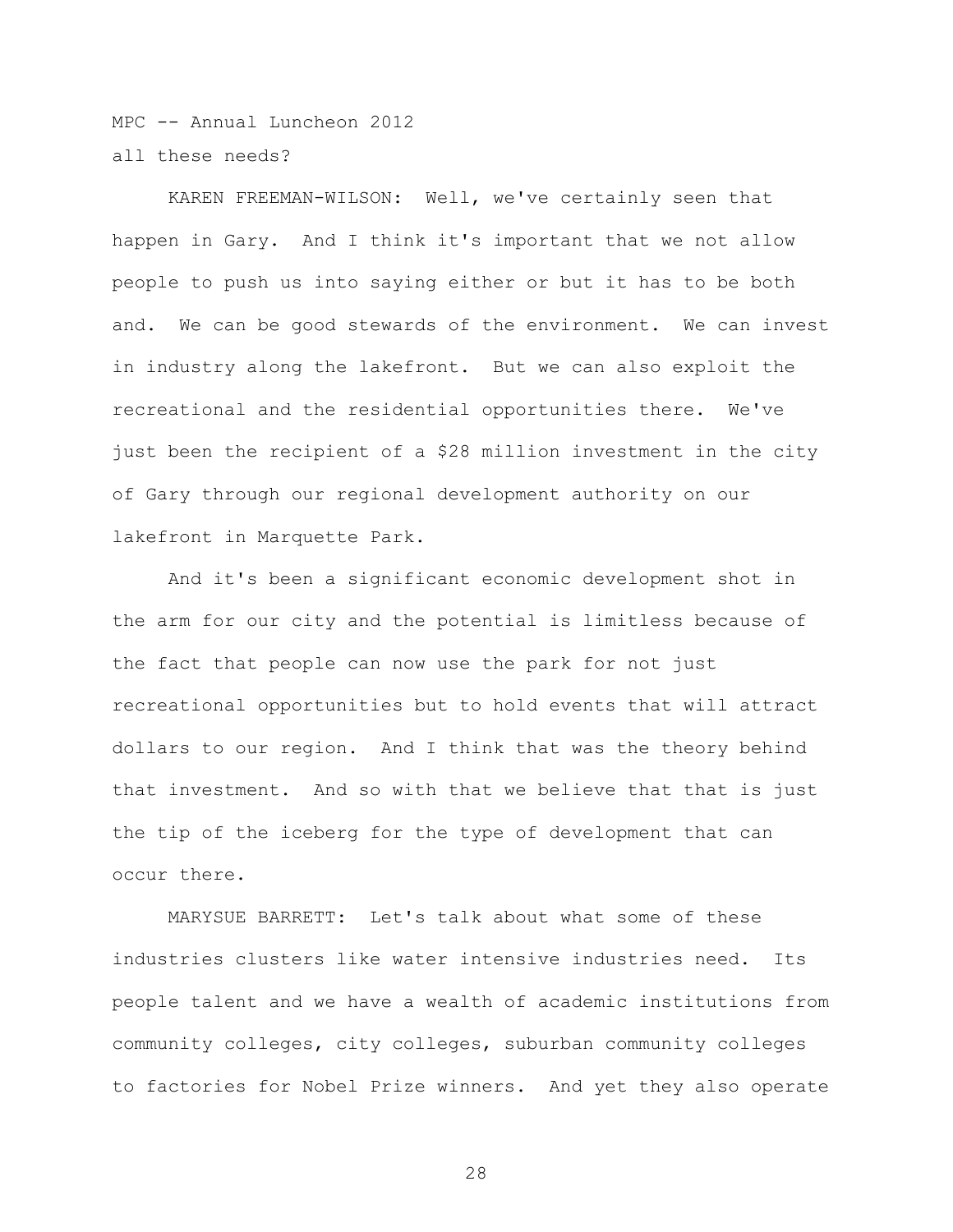or can operate within silos. So we all can point to industries that are wringing their hands 'cause they can't find the talent they need to fill jobs as the re-shoring of manufacturing jobs and the explosion of professional services continue to be some of our shared region's strengths.

So how could you as public sector leaders get other institutions, anchor institutions like educational institutions to work together to play to their strengths and to work across borders, Mayor Freeman-Wilson?

KAREN FREEMAN-WILSON: Well, you know, I think that's really one of the greatest potential areas of collaboration for us to bring the universities together. To bring the training entities together to say that there are a group of people across all of these regions who need to be trained, who need to enhance their educational skills and to the extent that that's possible. Perhaps the University of Illinois has a possibility of training in one area. The University of Wisconsin can train in another. Purdue can really train on their science based training. So there's a potential in all of these areas for the universities to step up.

The same is true if you look at some of the other areas of job training that is not necessarily university based but that occurs at a much more basic level because again people see no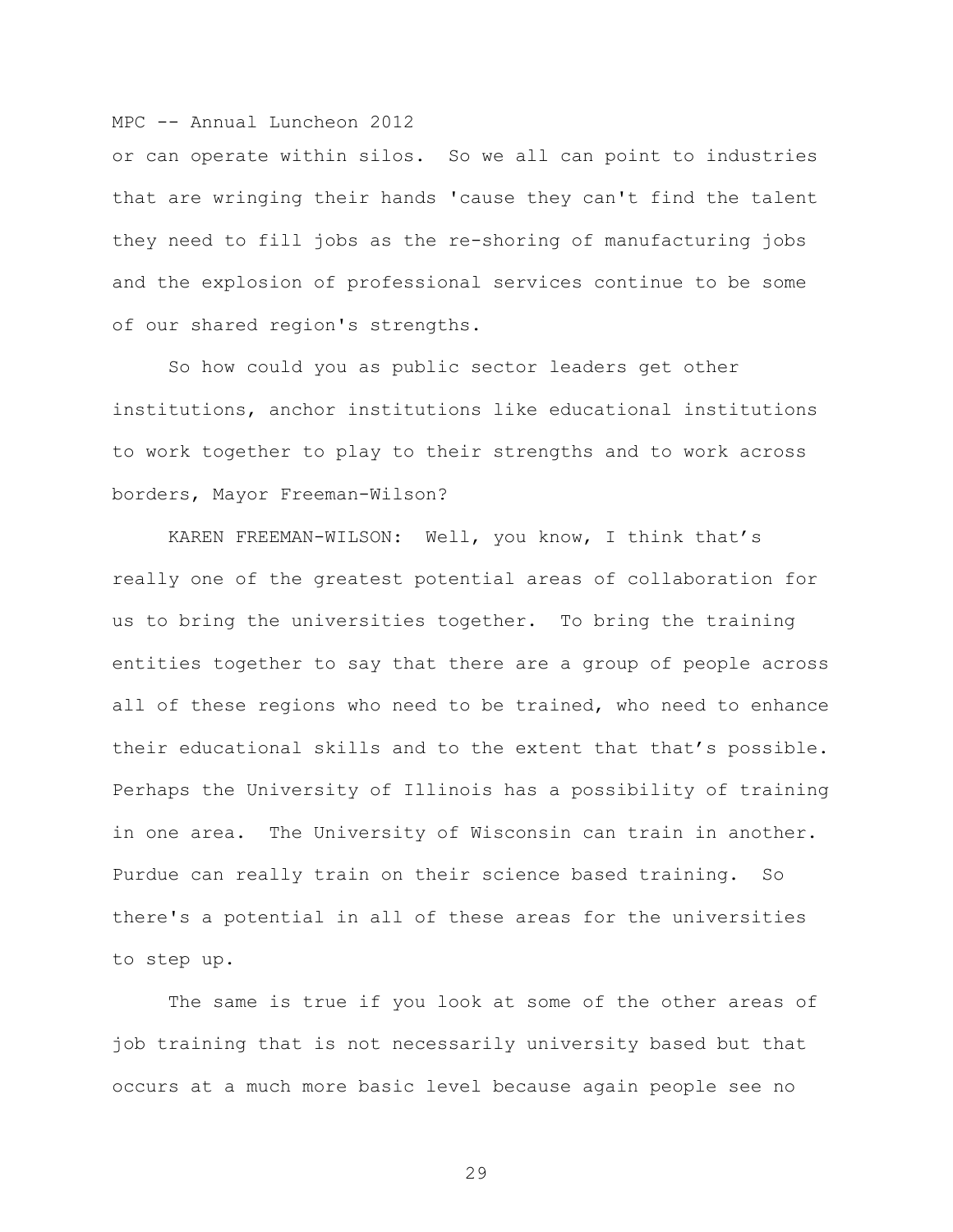borders. And to the extent that people need jobs, people need job opportunities and people need the training to capitalize on those job opportunities. That's where it's really important for our universities and job training organizations to collaborate.

MARYSUE BARRETT: And Mayor Barrett do you see some potential to play to each institutions strengths and --

TOM BARRETT: I think we have to.

MARYSUE BARRETT: --avoid brain drain?

TOM BARRETT: I think we have to. And if you look at the report from the economic report that just came out that was critical of this region. One of the areas where it was most critical was in the investment in workforce training.

MARYSUE BARRETT: Fragmented.

TOM BARRETT: Fragmented and then just not enough of an investment. And I see this as one of the hugest societal issues that we face because so many of the jobs that were the backbone of Gary, of Milwaukee, of Chicago, those jobs have disappeared. The jobs where you needed a high school education or as I put it, what you needed was a strong back and a good alarm clock and you could support your family in Gary, in Milwaukee and Chicago. And those are the jobs that have disappeared.

And for people of color or people who don't have a lot of education beyond high school, these are the people that right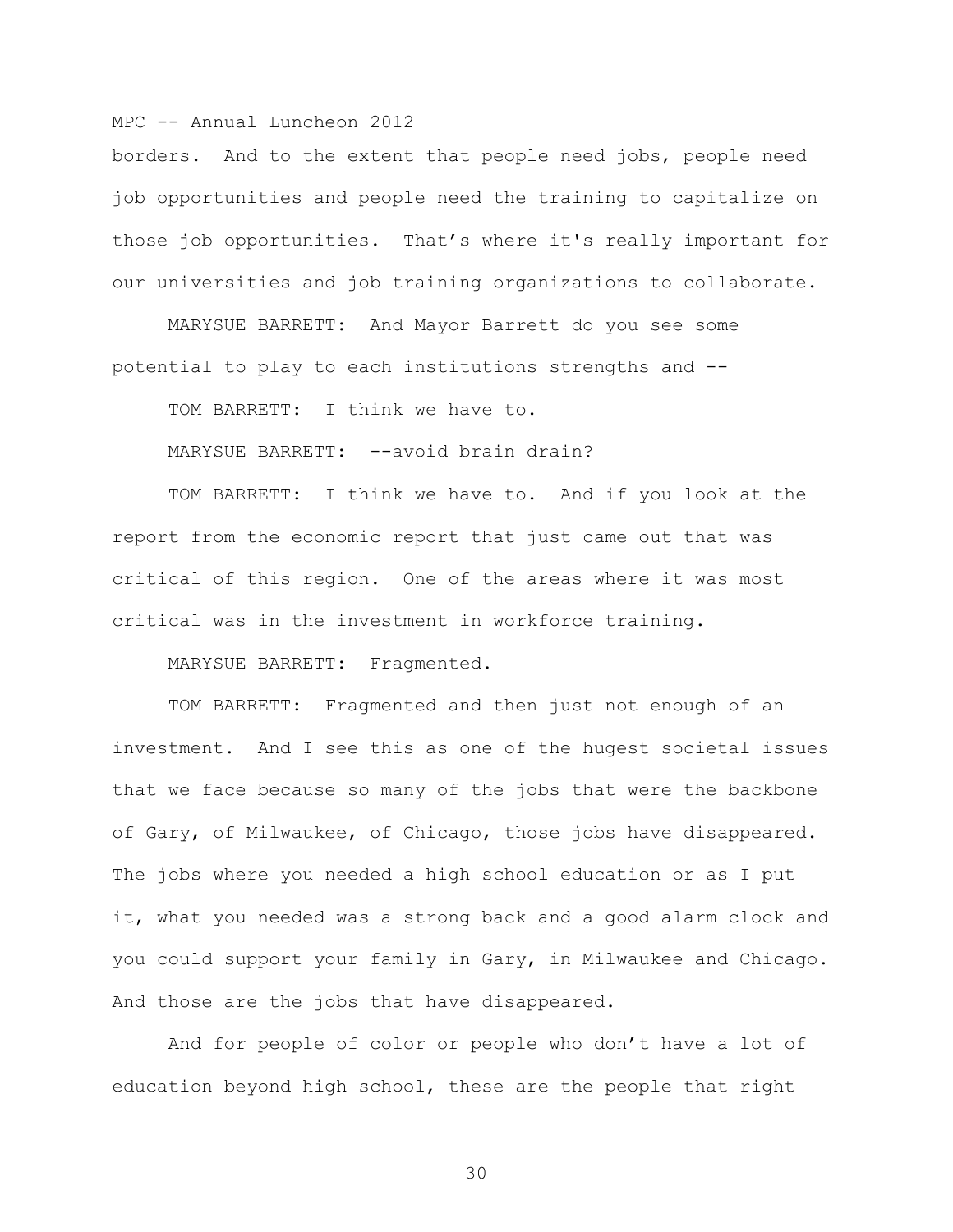now I am most concerned about economically. What are they going to do in this world economy? And it goes to our lack of an industrial policy for the Midwest or for this country. Because we cannot have a society where the income gap can continue to grow like its growing and expect to be no problems.

And so I, the frustrations that I see, I can go into a church hall, in a central city of my city and have people just frustrated beyond belief 'cause they can't find jobs. And this is a true story. And then the same day go to an employer on the outskirts of the city --

MARYSUE BARRETT: Can't find [inaudible 00:44:51].

TOM BARRETT: --where the frustration is they can't find workers. And it's ships passing in the night. And I think our universities do a great, great job in providing the brightest, the brightest student with the skills. I think it's the community colleges and the inner relationship between employers and the community colleges and the training programs in particular that has to be strengthened.

Because we all know what the frustrations are. People go through a training program. They come out. They can't find a job. They're frustrated. Or you have an employer who hires someone from a training program and they can't do the job. They don't know how to weld even though it was a welding program. We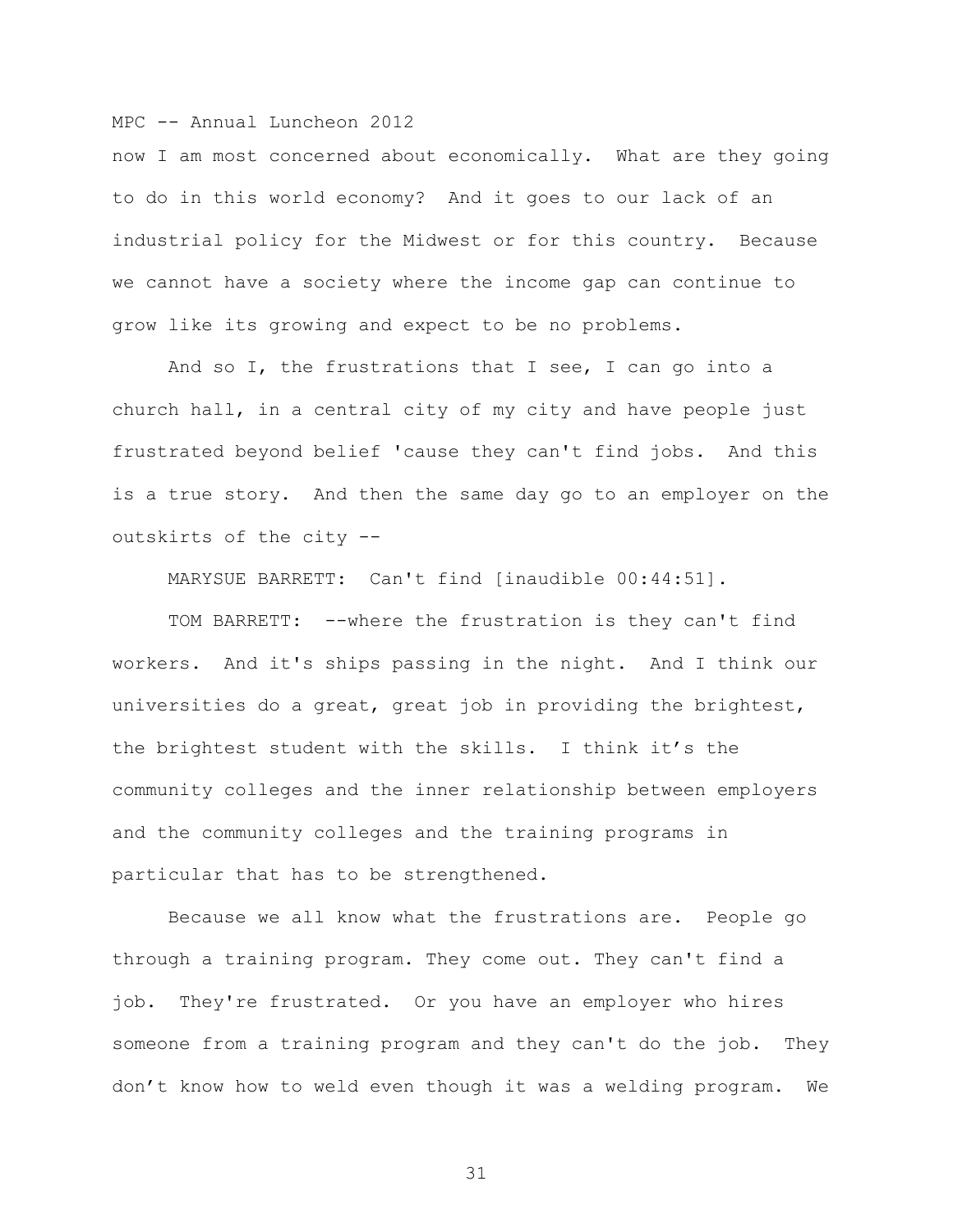have to do a better job, I believe of having the private sector and the community colleges working directly with each other to make sure that the person is receiving the skills they need for the job and then have the job at the end of the day.

KAREN FREEMAN-WILSON: And MarySue, you see the resources, the limited resources will dictate that for our universities and for us as communities because particularly when you look for federal funds and philanthropic institutions or philanthropic organizational fund, they're going to want to see that we are working together. And there's no better place to start then in training our young people and training our workforce to work together.

MARYSUE BARRETT: Do you agree that it's those connections that aren't strong and need to be much, much stronger between community colleges and employers that would be a good place to start?

KAREN FREEMAN-WILSON: Absolutely.

MARYSUE BARRETT: I'm going to attempt to channel Mayor Emanuel for a moment. He, if he were sitting next to you, I think he would say that the restructuring that he's in the midst of with the city colleges of Chicago is attempting to be responsive to those industries. So each college offered a little bit of everything before and now it's being retooled so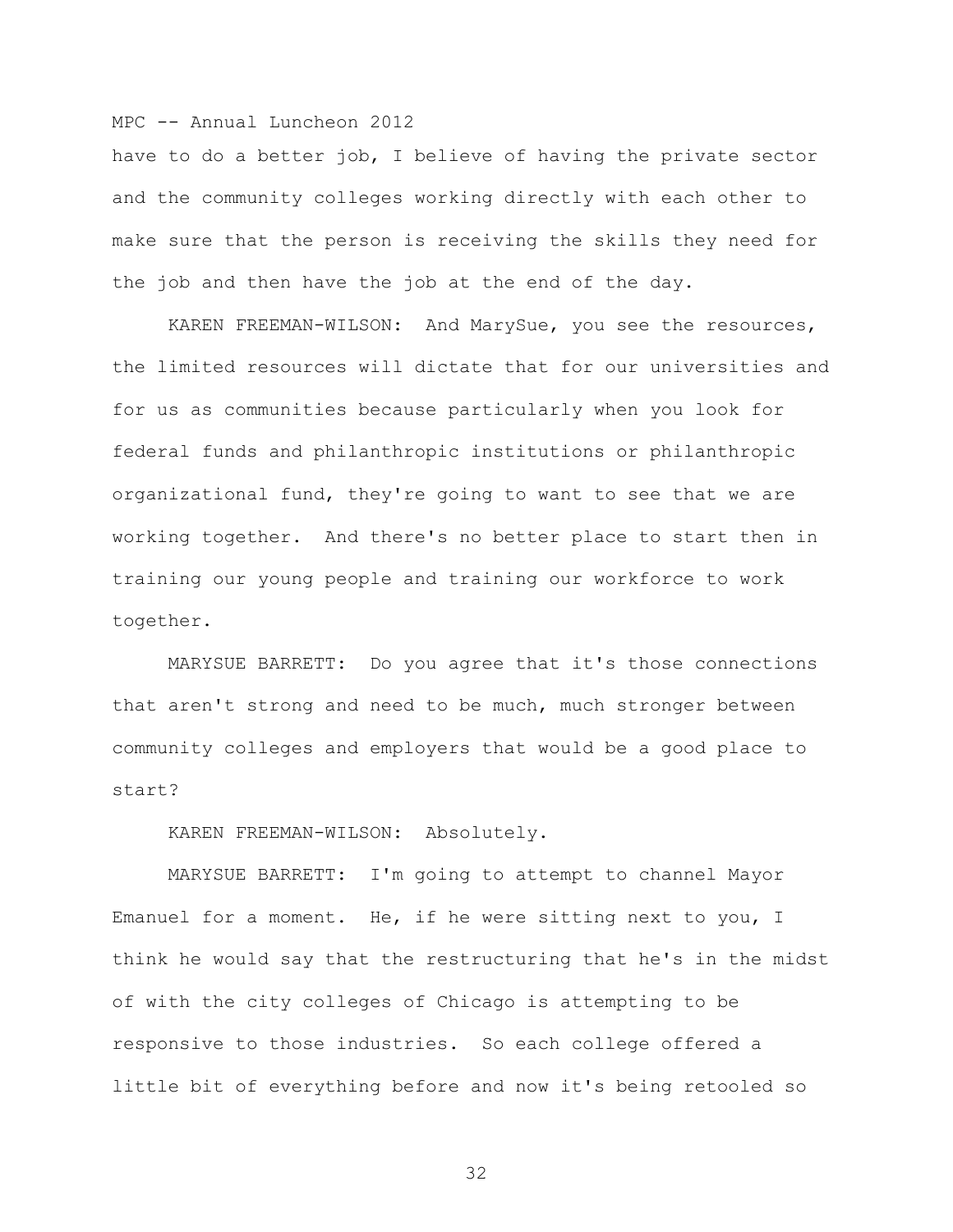that an individual site is focused on healthcare or transportation distribution logistics, sectors that are strong today and can be stronger to really be responsive to those industries.

The other thing beyond the community colleges he's in the midst of doing with Cook County Board President Tony Preckwinkle is a collaboration and then actually collapsing the workforce boards. There were four in Cook County, Chicago and three suburban. And I'll tell you it did not meet the needs of the employers so those are being consolidated.

I can't help think from there what about going the next circle out. Could we, you know, retool our community colleges to play to a specific sector strength? Could we work on workforce boards being coordinated across the mega-region?

TOM BARRETT: Well, I can tell you when I, when I first heard and I was with Mayor Emanuel several months ago and he talked about that he was working with the community colleges. And I viewed it with a little bit of jealousy to be honest with you because I thought wow he's got the community colleges, he can, he can do exactly what needs to be done and make that a stronger link. I think it's important when we look for funding and Indiana and Wisconsin have worked together actually in seeking funding from the federal government. I think it's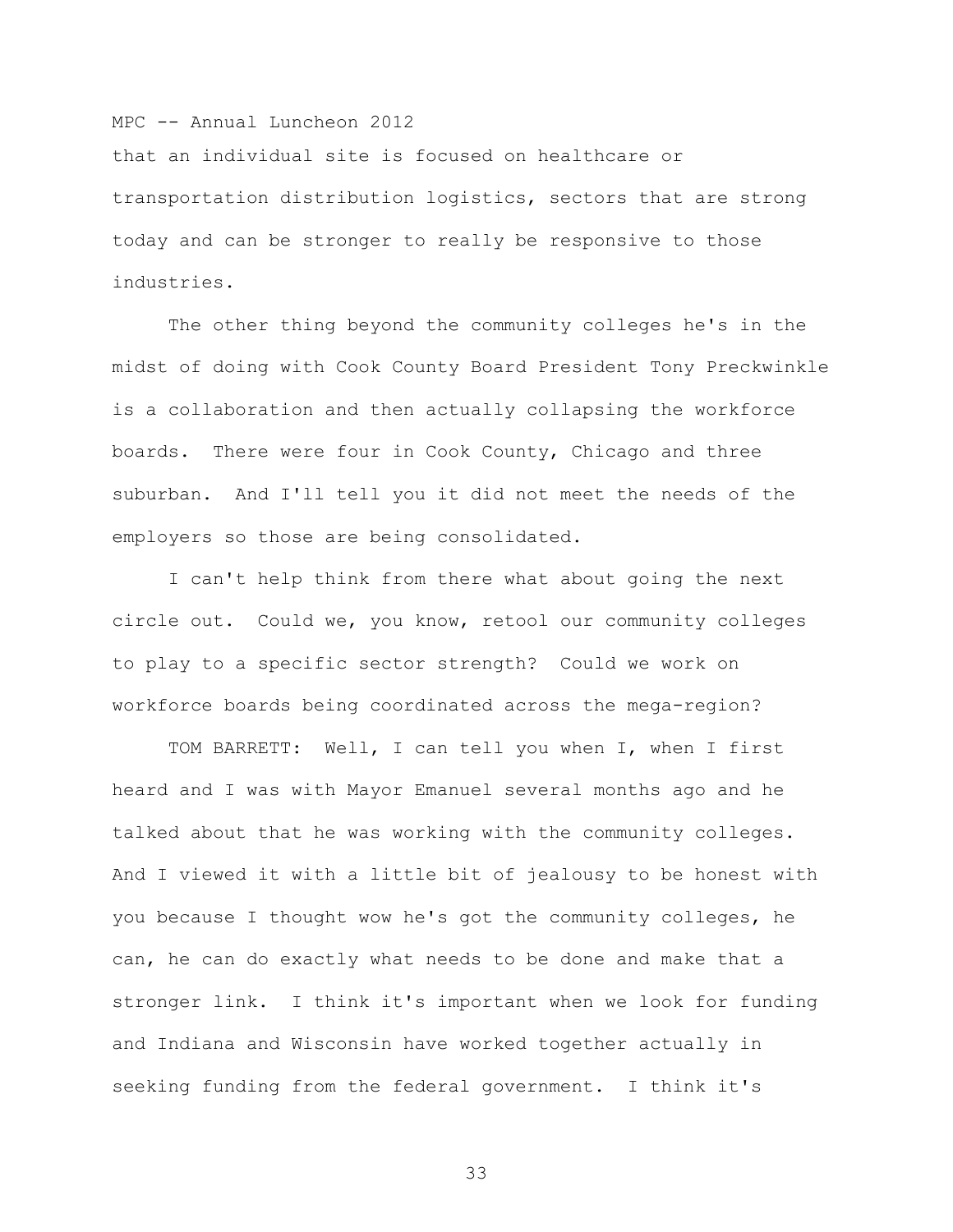MPC -- Annual Luncheon 2012 important that have allies to try to get the resources here.

I also think though that you really want this to be as close to the ground as you can. And I think where there have been mistakes, is that there are unreasonable expectations either from the private sector as to what the community colleges will do without their direct involvement and then frankly I think that there is some pushback sometimes from those who say well why aren't you paying for this. Why do you expect the public to pay for the training of your workers?

But I think that there's a happy medium there where we have to recognized that there are too many people in all of our communities that need to be retrained and we're not talking necessarily about 19, 20, 21 year olds. We're talking about people who are 50, 55 and 60 who have lost their job and they have to keep working. And trying to get them -- and many times they're going to be very dependable but to have them have that opportunity to get trained for a specific job. So that's where I put my focus and it's not the, in anyway criticize trying to make it a regional attempt to do it. But this is so gritty and it is so micro, I think you have to make sure it works at the micro level.

KAREN FREEMAN-WILSON: I really do agree with Mayor Barrett. The need is so great in our respective communities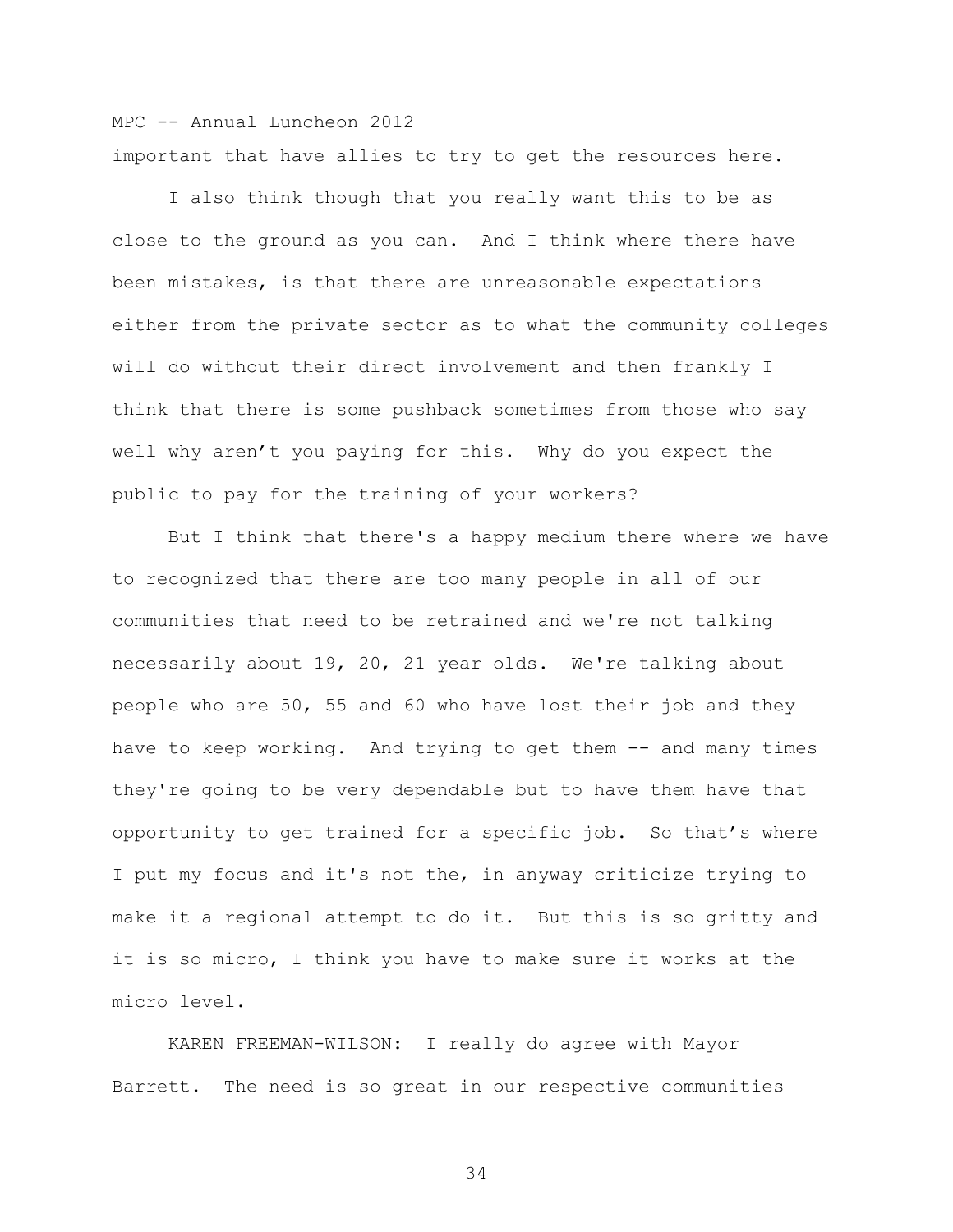because we've been devastated by the recession and other aspects of just the nature of our local economies that in many instances is very difficult to take that to a regional level. There are some basic aspects however that cut across regional lines. And to the extent that that happens or that exists then we should take advantage of it.

MARYSUE BARRETT: Go for it.

KAREN FREEMAN-WILSON: Absolutely.

MARYSUE BARRETT: We've talked about your commitments. We've talked about some issue opportunities and the complexity of the challenges of working together across boundaries. I want to conclude with one question that's about political roadblocks. Rumor has it that both of you are not exactly BFF's with your state capitals.

TOM BARRETT: Oh, that's nothing.

MARYSUE BARRETT: And we can relate to this in metropolitan Chicago. We sometimes don't always feel like we don't get the love we want from Springfield. But these challenges are not just working across the city borders and the metropolitan border but obviously we are living in the reality of state capitals, different state tax structures, different state economic development incentives. If you could identify one thing that you would want to work on or maybe I'll ask it this way. What's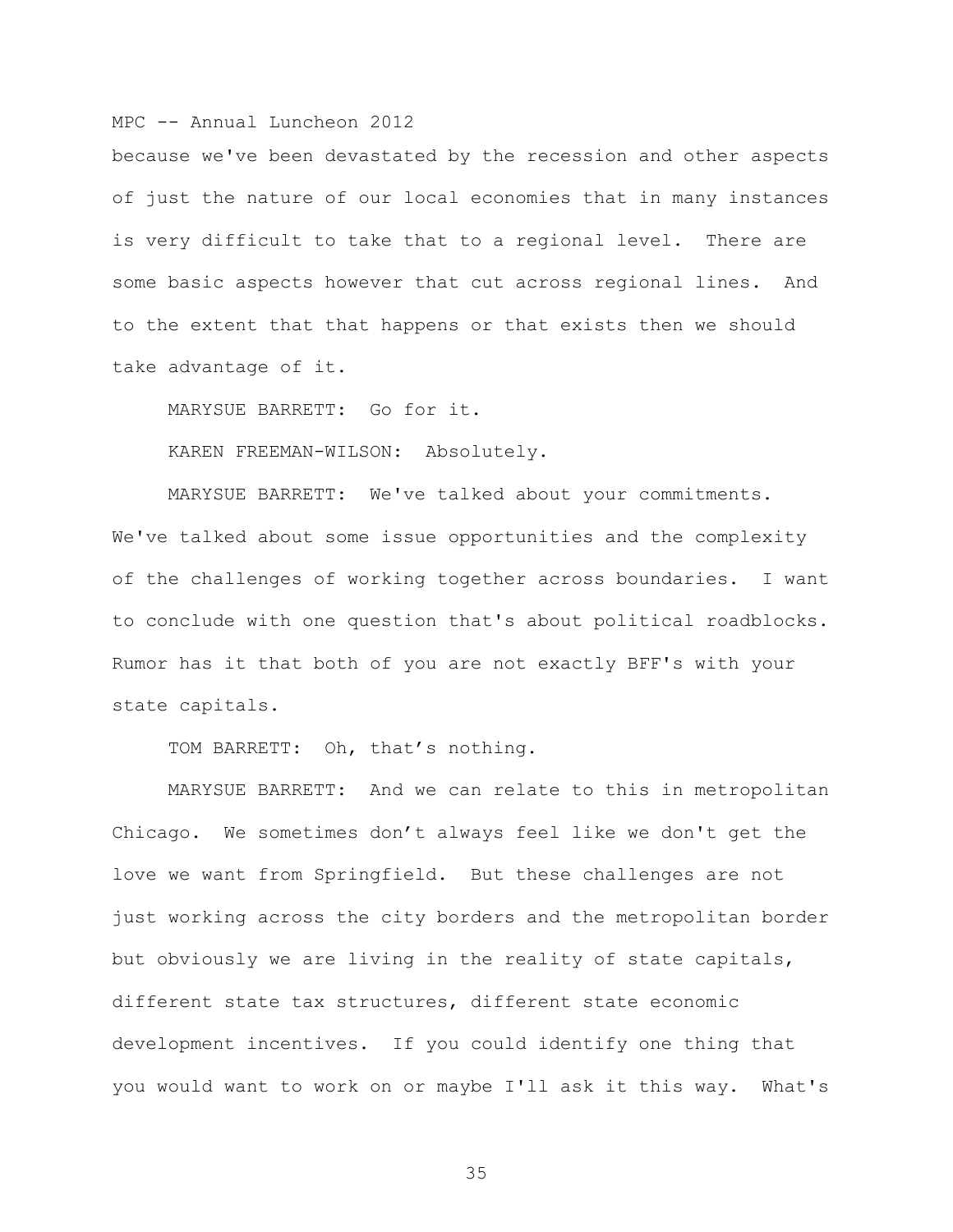the biggest hurdle that you face, Mayor Freeman-Wilson, politically that needs to be overcome. So you can do what you want to do in your region.

KAREN FREEMAN-WILSON: I love Governor Daniels. You mean he doesn't love me. You know, what I always and this cuts across whatever area, whether you're talking about transportation, job training, economic development. What I've found and actually we've gotten a level of, significant level of support from the state through our Regional Development Authority. It's not whether you agree politically. It's whether you agree that you have a responsibility to the citizens that you serve.

And that's what we agree on at the, with, at the state level, at the local level, at the regional level that we all have a responsibility to the citizens of Indiana, whether they live in Gary or Indianapolis, or La Porte or any other areas of the city. Unto the extent that that is true, then there are some common areas that we can work on together and that's why we've seen the investment of the Regional Development Authority. That's why we have seen incentives from the state economic development corporation for entities who want to locate in Gary. So I, you know, we can agree that there are certain needs that everyone has.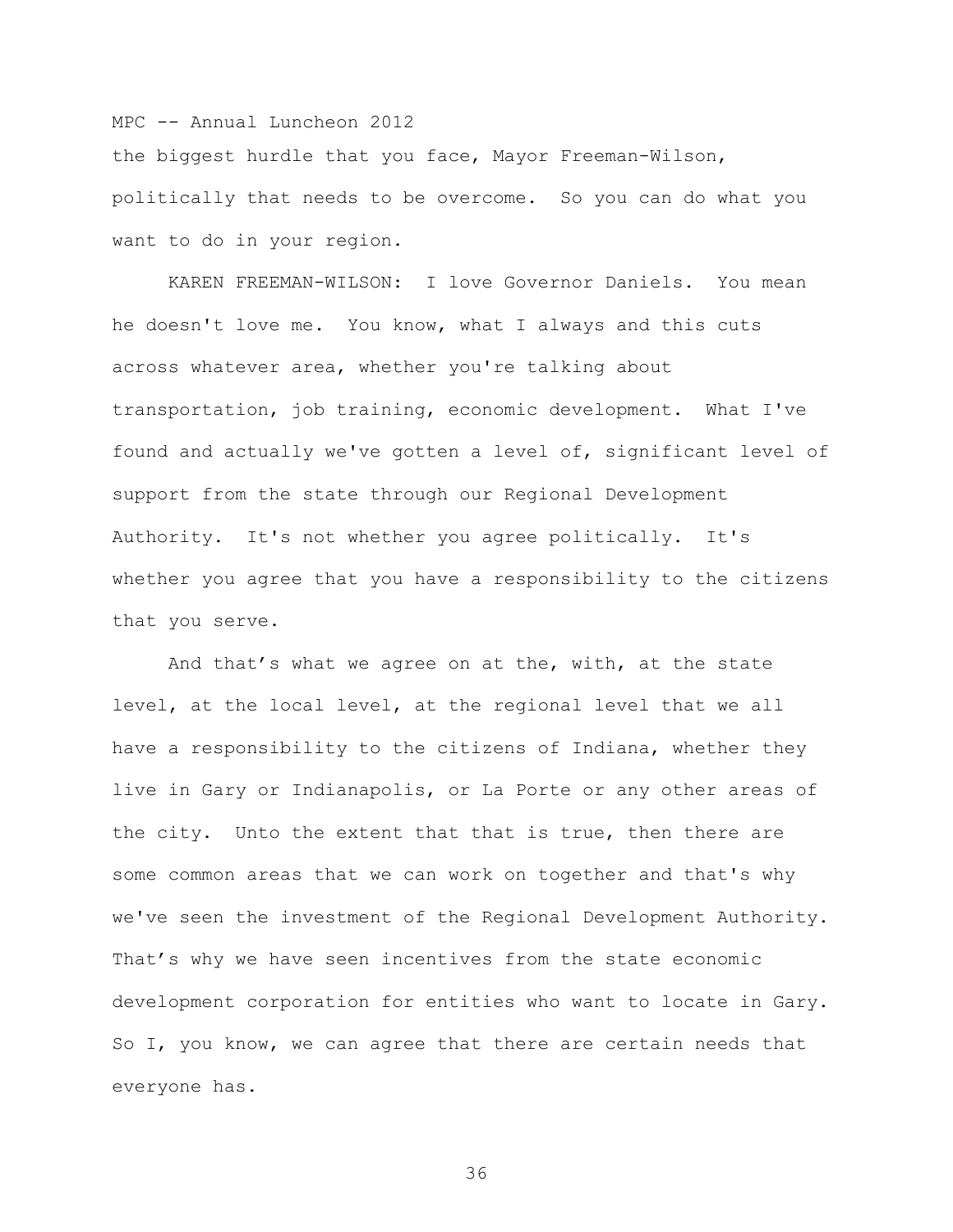MARYSUE BARRETT: It's a good start.

TOM BARRETT: And I think what we're trying to do here is we're trying to find ways to collaborate and I think the most destructive thing we see is when people try to pit people against each other. And to me particularly at a time when things are challenging or difficult, that's when leaders should try to bring people together and say look we have problems, let's work together to try to solve them. Rather than trying to give you a reason to distrust you or give you a reason to hate you. To me that's what we have to be doing.

MARYSUE BARRETT: Makes sense. Sounds productive and that's the kind of thing that he Metropolitan Planning Council enjoys very much, our partnerships with all of you. I know that Mayor Emanuel really regrets not being able to join this panel. He would have jumped right in. But you've had a chance to interact with him, I know, from preparing with him and his staff. He wanted to talk about the Lake Michigan potential, the transit opportunities, some of the workforce issues we touched on. And so the partnership certainly is there.

You know, the Marquette University had a form similar to this one. Not quite as big. And it was just last week on the Milwaukee/Chicago potential and one of the phrases that was reported on in the media, in the Milwaukee media was that it's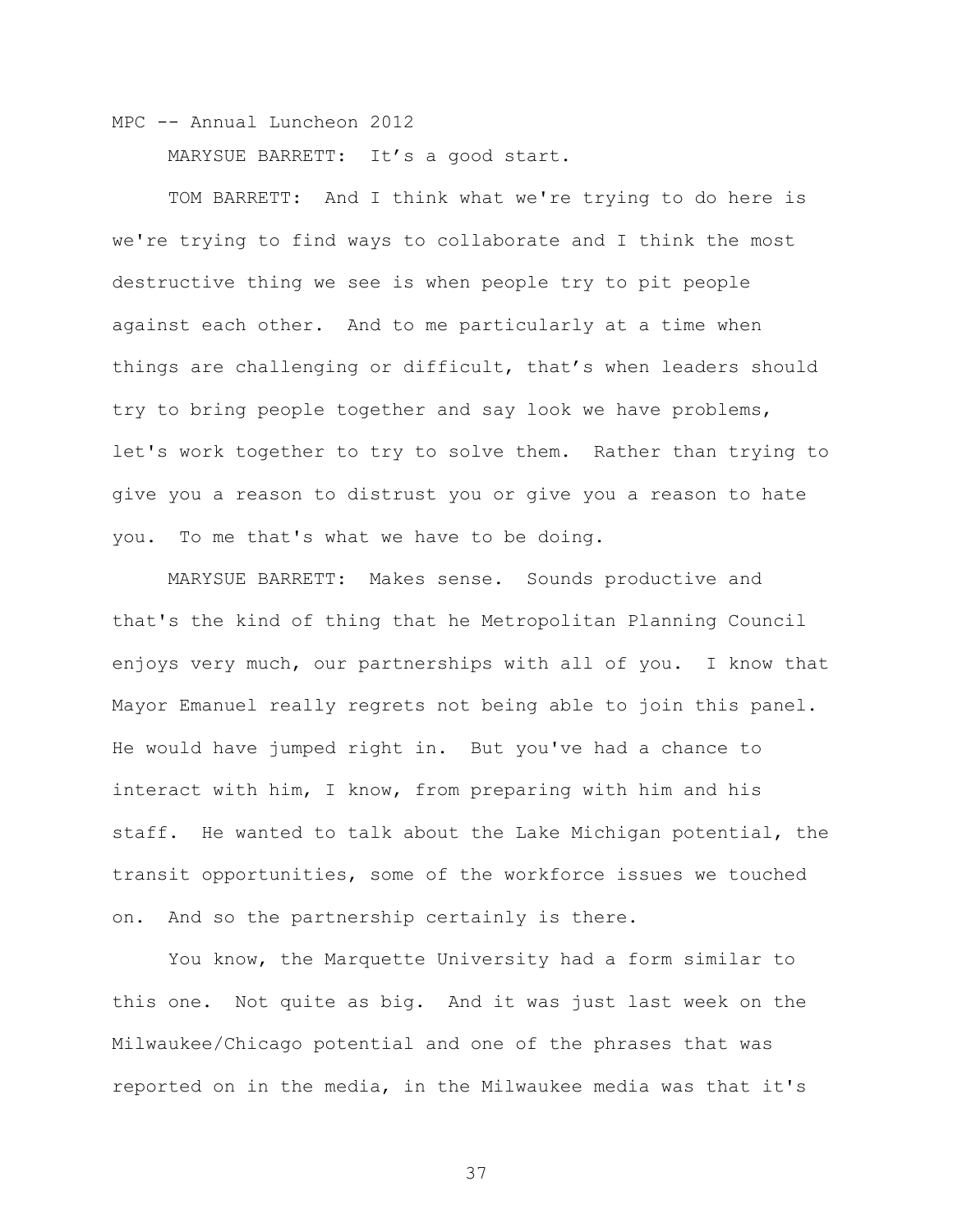time to stop asking, acting like, you know, warring siblings and start acting like collaborative partners. We're not, we are, we are siblings that get along. We're not rivals. And there's so much that we can do together. So I think you've helped us by identifying some real practical issues and so I see today conversation is the beginning of a practical ongoing pragmatic conversation about how we continue to work together across our Tri-State mega-region.

To stay relevant in the global economy we must become dramatically more efficient in the decisions we make about where and how to invest. If we do we'll waste less and we'll produce more value for families across northwest Indiana and southeastern Wisconsin and northeastern Illinois. We have to do that by working through the complexities and identify two way and even three way wins. The result far more options, for attractive neighborhoods, for vibrant industries, for convenient ways to get around and for great places to play and to learn.

I'd like to thank the mayors again. You've really went out of your way to prepare, to be here today and to meet so =many folks. We're delighted to have both Mayor Karen Freeman-Wilson of Gary and Mayor Tom Barrett of Milwaukee joining us for the, this historic panel. A very special thanks to PNC Bank, our presenting sponsor and to all of our sponsor and to each and